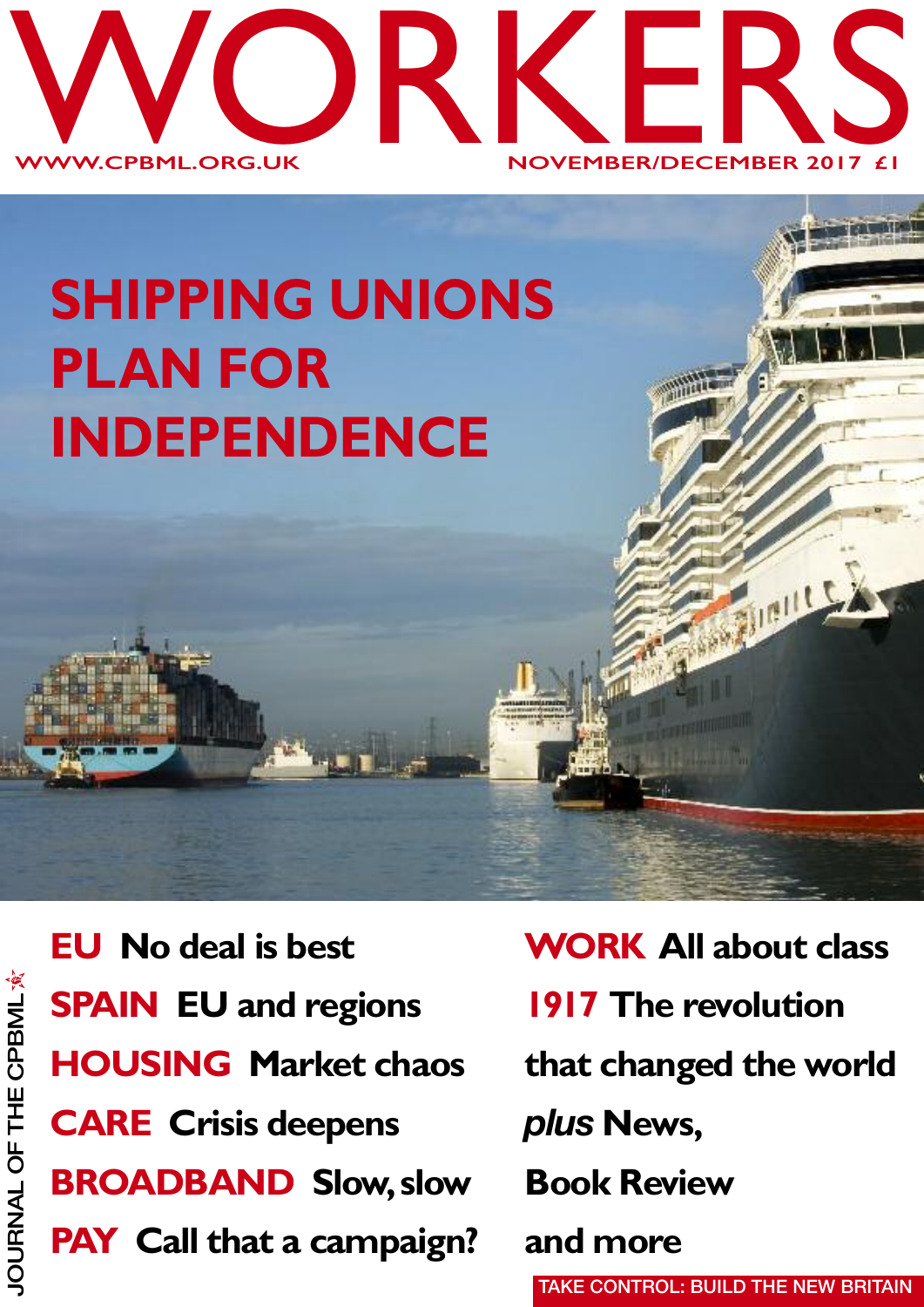# WORKERS

# No deal is what we want **"**

**THE SPECTACLE of a British prime minister scuttling back and forth to Brussels, cap in hand, displaying a desperate desire for a Brexit deal with the EU, is a shameful betrayal of the people's decision in the 2016 referendum.**

**At home we're subjected to Project Fear II, with the same dire warnings from the same old voices, now bitter in defeat, that we heard last year: that there will be Armageddon unless we give in to EU demands. They were proved wrong then, and they are wrong now. Of course, most MPs voted Remain, and want to somehow reverse the decision to Leave. They, with the Labour Party – "we respect the democratic decision to Leave" – are handing weapons to the EU to undermine Britain. This is treachery.**

**And as for the banks, let them threaten. Goldman Sachs might leave Britain? Off you go. What does the EU want?**

**They want money from us, plenty of it, because they are afraid of how they will cope with the loss of the vast British payments into their coffers. If we promise money now, they come back for more, and more, and more.**

**The EU wants to force Britain into a transitional period, as long as possible, to prolong uncertainty here, weaken our economy, and give banks and financial institutions time to decamp.**

**They treat us with autocratic contempt and**

**insults – of course they do – exactly like they did with Greece. It's been dubbed diplomatic waterboarding. But we're not Greece and we need to show them why.**

**We don't need a trade deal. We trade with the US, our largest trading partner, under World Trade Organization rules, without a trade agreement. In fact, the EU's intended trade deal with the US – the Transatlantic Trade and Investment Partnership, TTIP – was opposed here by many who now want a trade deal with the EU. Why? Ask the question and you encounter vague mentions of British jobs. Ask again and the argument falls apart.**

**No wonder voices here have grown saying the best deal is no deal. With the government at last talking of preparing for no deal, and a Sky poll finding 74 per cent feel no deal is better than a bad deal, the EU has become strangely conciliatory. They need a deal. We don't.**

**British negotiators should now withdraw all concessions made so far, return home, and prepare to leave the EU to trade under WTO rules while we plan for an independent future. If the EU wants to make offers, we'll consider them, but from strength not weakness.**

**In its history Britain has been prepared to assert its sovereignty and stand up to foreign tyranny. We must do so again. ■**



WORKERS is published by the Communist Party of Britain (Marxist-Leninist)

ISSN 0266-8580 Issue 203, November/December 2017

78 Seymour Avenue, London N17 9EB. www.cpbml.org.uk **@**cpbml



# **Contents – November/December 2017**



News<br>Digest Manufacturing future for North, p3; The toll of Ukraine's war, p4; North<br>Digest West bus pay strike, p5 Manufacturing future for North, p3; The toll of Ukraine's war, p4; North West bus pay strike, p5

**Features** Unions plan a future for British shipping, p6; EU making pain in Spain, p9; How<br>market madness is throttling broadband. p10: Shh...don't mention the class Unions plan a future for British shipping, p6; EU making pain in Spain, p9; How market madness is throttling broadband, p10; Shh…don't mention the class struggle, p12; Housing market chaos, p14; Care crisis deepens, p17

**End<br>Notes** 

Book Review: How crashes happen, p20; Historic Notes: 1917 – a world shaking, p21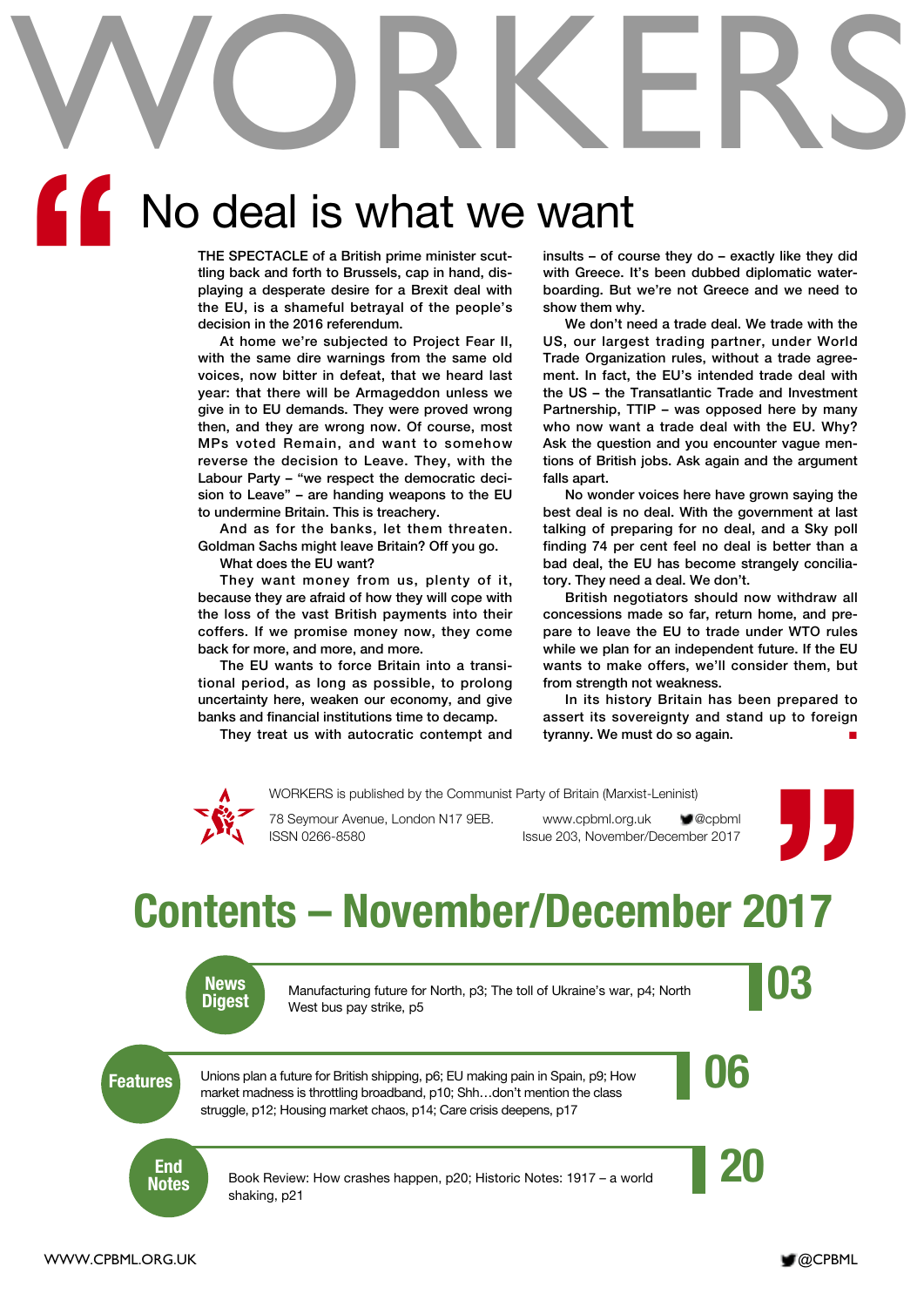

| <b>MANUFACTURE</b> | <b>Future for North</b> |
|--------------------|-------------------------|
| <b>RELIGION</b>    | It's secular Britain    |
| <b>UKRAINE</b>     | The toll of war         |
| <b>CHILDREN</b>    | Record numbers in care  |
| <b>POVERTY</b>     | Worst in London         |
| <b>TRAINING</b>    | New skills centre       |
| <b>BUSES</b>       | North West pay strike   |
| <b>MIGRATION</b>   | The truth is out        |
| <b>ON THE WEB</b>  | More news online        |
| <b>WHAT'S ON</b>   | Coming soon             |
|                    |                         |





# **Manufacturing future for North**

THE VOTE to leave the EU has induced a frenzy of pessimistic media forecasts about the future of investment and productive activity in Britain. Yet such pessimism is confounded by what's happening on the ground.

For example, since the summer Yorkshire has seen foreign and British-based capital busy investing in post-Brexit Britain.

Boeing has launched production of new aircraft parts in Sheffield. The company cited the quality of skilled workers in the district as the key factor in deciding to site production there.

Toyota is basing the production of hydrogen cell technology at the Advanced Manufacturing Park in Rotherham. This technology will be used for its first generation of allelectric cars. And Optare, which builds buses in Sherburn-in-Elmet to the east of Leeds, has just won a £21 million order from New Zealand for 114 Metrocity vehicles, its largest ever.

Siemens in Hull is expanding production of a new generation of wind turbines for DONG Energy. This company is developing the Hornsea wind farms off the Yorkshire and Lincolnshire coasts. These are planned to reach a total capacity of 4GW in the first two phases, amongst the largest wind farms in the world. Meanwhile Drax, Britain's largest power station, has partly moved from coal to biomass and has applied to convert the final two of its coal-powered generators. Drax aims eventually to raise generating capacity to 7 GW, linked to 200 MW battery storage (twice the size of the vaunted Tesla project). Together this would provide on-tap energy to balance fluctuating wind and solar output.

Under the North York Moors work has started on the 1,500-metre deep tunnels for the Woodsmith potash and polyhalite mine. Opening in 2021, it will employ around 1,000 people with a further 1,500 jobs created in addition to those in the construction phase.

**• A longer version of this article is on the web at www.cpbml.org.uk.**

#### It's secular Britain **RELIGION**

THERE'S A decline in religious belief in Britain. Yet religious groups have a disproportionate influence over our education system and government.

The recently published British Social Attitudes survey based on interviews in 2016 shows 53 per cent of British people state they have "no religion". In 1983 the figure was 31 per cent.

The downward trend is likely to continue as 71 per cent of 18- 24-year-olds state they have no religion. Overall 15 per cent define themselves as Anglican, with only 6 per cent claiming to be practising Christians. Yet the bishops still retain unelected seats in the House of Lords at Westminster.

Self-defining religious groups run a third of publicly funded schools despite the evidence that young people are the most irreligious. Declining religious organisations resort to massive propaganda assaults in an attempt to recruit and radicalise. These are largely from overseas – for example Saudi Arabian money going to Islamist sects, and Jehovah's Witnesses receiving from the USA.

Britain is clearly a secular country and has been so for many years. The norm should be the separation of any religion from public funding, prevention of foreign funding, removal of all education from religious bodies, and all preaching to be in English.

Along with this all religious courts should be abolished so there is one law for all: no Sharia courts, no Church courts, no Jewish courts. It is impermissible to have any vestiges of medievalism, tribalism or witchcraft in Britain.

If you have news from your industry, trade or profession call us on 020 8801 9543 or email workers@cpbml.org.uk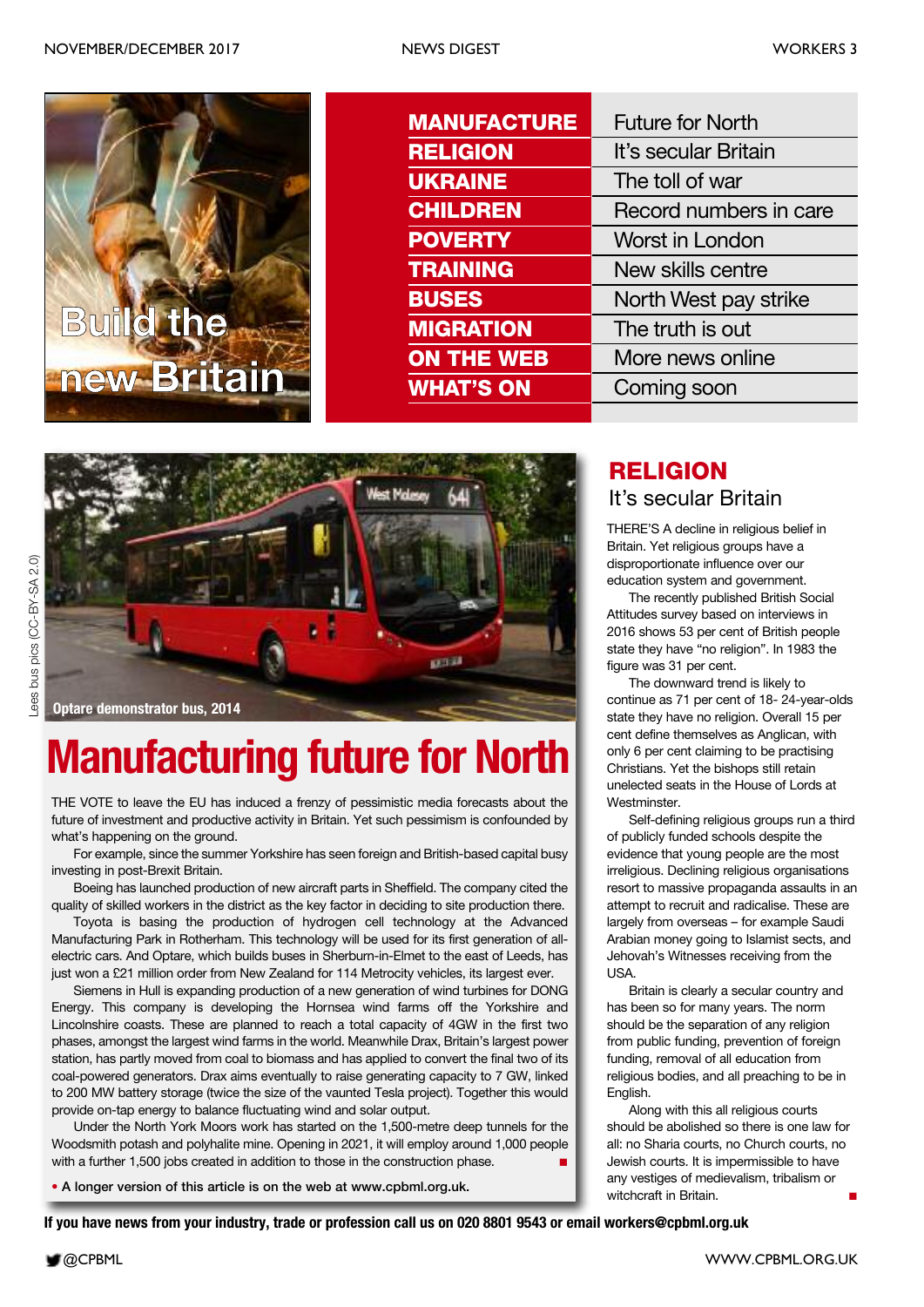

### **ON THE WEB**

#### A selection of additional stories at cpbml.org.uk…

#### **Carillion on the brink**

Carillion, a British company running construction and facilities management services across the globe, posted a £1.5 billion loss in the first half of 2017. This has been followed by a retreat from outsourced and private contracting across the Middle East, North America and Britain.

#### **Who should run the bins in Brum?**

Bin workers in Birmingham have been in dispute about job losses for over three months. Action is suspended for now, but the dispute is not over yet.

#### **RMT challenges TUC General Secretary on the EU**

The RMT union continues to challenge the TUC's favourable and unrealistic view of the EU. The TUC believes that the single market is good for British workers and that the UK can remain in it after Brexit. Neither is true.

#### **Yorkshire Academy chain quits**

Wakefield City Academies Trust announced in early September that it is pulling out of the 21 schools it runs. And in Bradford, a pathfinder academy is in special measures within three years of being rated outstanding.

#### **TUC: 150 years young**

Workers need trade unions more than ever. Founded in 1868, the TUC is now preparing for its 150th anniversary.

#### **Plus: the e-newsletter**

Visit cpbml.org.uk to sign up to your free regular copy of the CPBML's newsletter, delivered to your email inbox.



**Ukrainian tanks in Mariupol, southeastern Ukraine, where heavy fighting continues.**

# **The toll of Ukraine's war**

UKRAINIAN ARMED forces fire on the civilian population of the Donbass on a daily basis. None of this gets reported in the British media.

But killing civilians is having a serious effect on Ukrainian servicemen's moral and psychological condition, according to local media. There are frequent reports of soldiers, committing suicide having returned from the "line of engagement", and of drunken incidents where grenades explode and kill after they have been thrown about by Ukrainian servicemen on leave.

On 23 September a soldier died in Kiev after throwing a live grenade. The explosion injured three other people. A day later in Kharkov a 23-year-old serviceman who had just returned from the fighting in the zone controlled by pro-Russian forces used a grenade to commit suicide in a stairwell of a block of flats.

These incidents and many others prompted the military psychiatrist of the Ukrainian armed forces, Colonel Oleg Druz, to say that 93 per cent of the participants in the Donbass hostilities from the Ukrainian army side "are a potential threat to society and need treatment". He paid for that comment by being removed from his post.

A spokesman for the Donbass workers, who do not recognise the EU-led puppet administration in Kiev, says they are bombarded every day. After the soldiers return home "they continue to see 'enemies' in their cities and destroy them along with themselves."

Brexit doubters here in Britain should look closely at what has been happening in the Ukraine since 2012 and then resolve to accelerate leaving the EU by all available means, along with demanding EU hands off Ukraine. **■**

#### **CHILDREN**

#### Record numbers in care

THE ASSOCIATION of Directors of Children's Services (ADCS) has blamed welfare reforms, reductions in family support services and rising poverty levels for fuelling record numbers of children being taken into care.

The ADCS said austerity policies and an increasingly fragmented approach to public services are placing pressure on communities and harming the poorest households.

Official data show 72,000 children were in care in England at the end of March, up 3 per cent on the previous year, and the ninth successive year that this number has risen. ADCS president Alison Michalska, director

of children and adult services at Nottingham City Council, said more support was needed, including greater flexibility in the benefits regime.

# **POVERTY**

Worst in London

LONDON HAS the severest poverty in Britain, a new study shows. The poorest fifth of London households own just 0.1 per cent of the capital's wealth, according to the Trust for London, which notes 58 per cent of those are in working families.

"Over 2 million Londoners are struggling to make ends meet. That's more than the entire populations of Manchester, Liverpool, Bristol and Newcastle combined," said the Trust's policy director. **■**

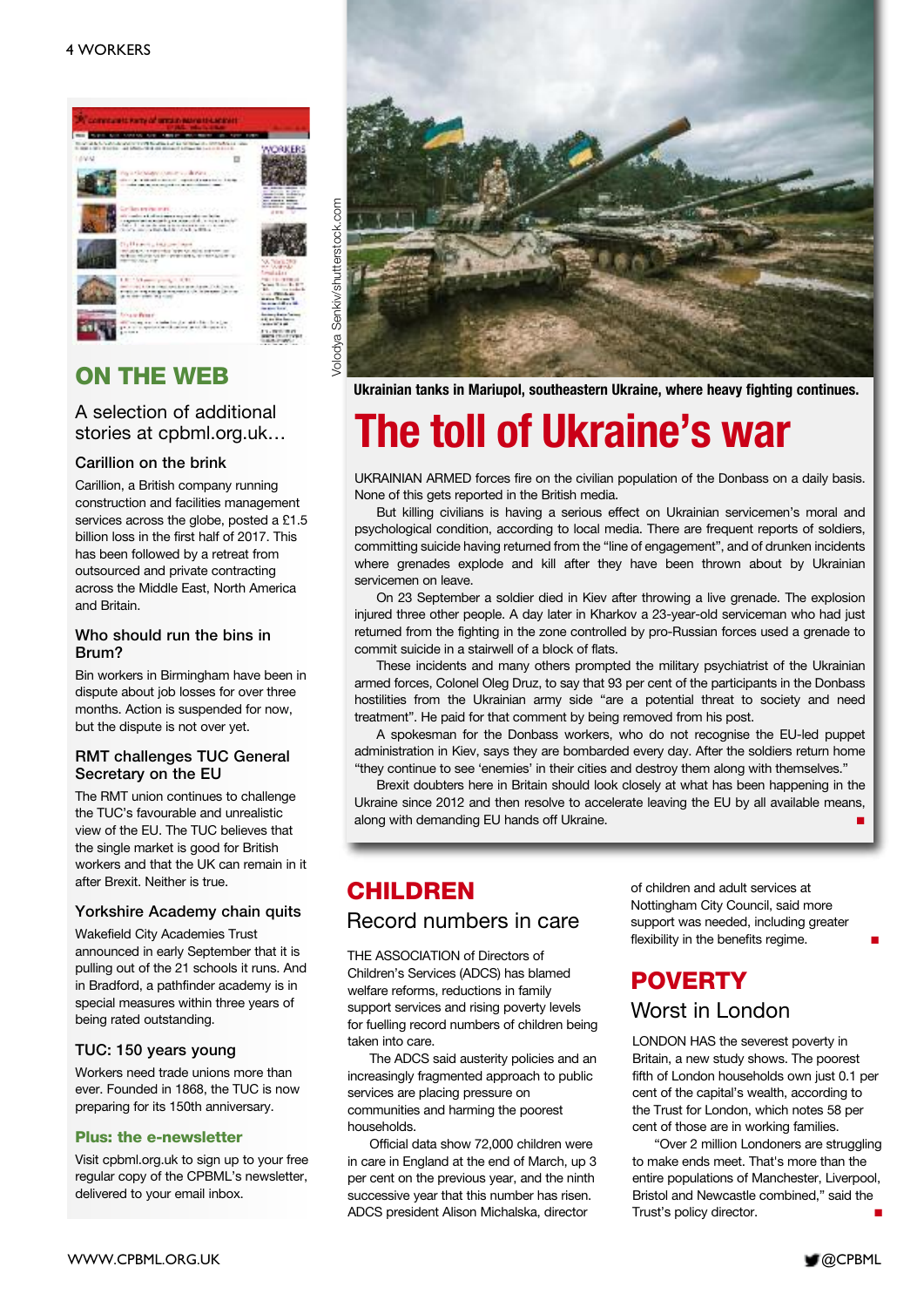### **TRAINING**

#### New skills centre

IN-COMM TRAINING has joined forces with Hyfore to develop an Advanced Manufacturing Technology Centre next door to its current site in Aldridge in the West Midlands. Hyfore specialises in producing workholding equipment – vices, clamps, chucks, fixtures and jaws – for the engineering manufacturing sector.

This will be a world-class training hub that will provide an extra 420 Apprenticeship Trailblazer places between now and 2022.

It will also provide more than 1,200 upskilling courses in prototyping, R&D, operational excellence and data analysis.

The new centre will be equipped with world-class Computer Numerical Control

(CNC) machine tools. (CNC is the automation of machine tools by means of computers executing pre-programmed sequences of machine control commands.)

It will also house a robotics line and fluid power stations (fluid power uses fluids or air under pressure to generate, control and transmit power), a dedicated electrical and electronics section, material testing, material handling and grinding capabilities.

The centre will also provide a 16-seater Mastercam and CIMCO (Computer Integrated Manufacturing Company) CAD/CAM (computer-aided design and computer-aided manufacturing) studio to help students to develop their design for manufacturing skills.

This is an initiative which should be replicated in all our major cities if we are to have the advanced manufacturing sector that an independent Britain needs. **■**

# **North West bus pay strike**

MORE THAN 2,000 Unite bus workers in 11 depots took strike action on Thursday 19 October over pay, paralysing local bus networks in the North West.



RMT is currently in dispute with over proposals to axe guards on the local trains in the same area.

Depots at Birkenhead, Bolton, Bootle, Green Lane (Stoneycroft), Macclesfield, Runcorn, St. Helens, Speke, Southport, Winsford and Wythenshawe have all been picketed. These depots normally provide bus services across Merseyside, Greater Manchester, South Lancashire and North Cheshire.

The dispute is over Arriva's refusal to pay an inflation matching pay increase at a time when inflation has shot up to 3.9 per cent, but it is also about Arriva's divide and conquer tactics of giving pay increases to some depots but not others. Pay differences are as much as £1.73 an hour, and Arriva's latest offer could increase that to £2.00.

Unite regional officer Neil Clarke said: "Arriva...has huge financial resources. All we are seeking is a fair and reasonable pay award against a backdrop of spiralling inflation and soaring living costs.

"Our members are fed up with pitiful pay offers and Arriva's 'pick and mix' approach to wages where some depots get a pay rise and others don't. This has resulted in wage inequality across a number of depots and is in stark contrast to the company's claim to be an industry leader in the treatment of its workforce. We urge Arriva to put its money where its mouth is and stop treating its loyal workforce so abysmally and that it starts investing in the people who generate the wealth within the business."

As *Workers* went to press, further 24-hour strikes were set for Monday 23 and Monday 30 October.

#### **WHAT'S ON**

#### Coming soon

#### **NOVEMBER**

**Thursday 16 November, 6.30 pm**

**Brockway Room, Conway Hall, Red Lion Square, London WC1R 4RL**

**"100 Years after the Bolshevik Revolution"**

#### **CPBML Public Meeting**

In 1917 the workers and peasants of Russia changed history. A century on, the ideas and thought that it inspired are still changing the world. Come and discuss. All welcome. Note earlier time.



#### **STAY INFORMED**

**• Keep up-to-date in between issues of Workers by subscribing to our free electronic newsletter. Just enter your email address at the foot of any page on our website, cpbml.org.uk**

### **MIGRATION** The truth is out

WHEN BULGARIA and Romania joined the EU the government said that we would not have an influx of workers coming to Britain and helping employers to depress wages still further. Official figures show the opposite – and it's still going on.

Data from the Office for National Statistics published in October show the number of Romanians and Bulgarians resident in Britain soared by 79 per cent in the previous two years.

Last year there were 413,000 citizens from the two countries resident in Britain, up from 230,000 in 2014. Some 80 per cent of the total were migrants from Romania. The majority from both countries were aged between 16 and 49 years, and all but 11,500 of those aged 16 to 64 were working.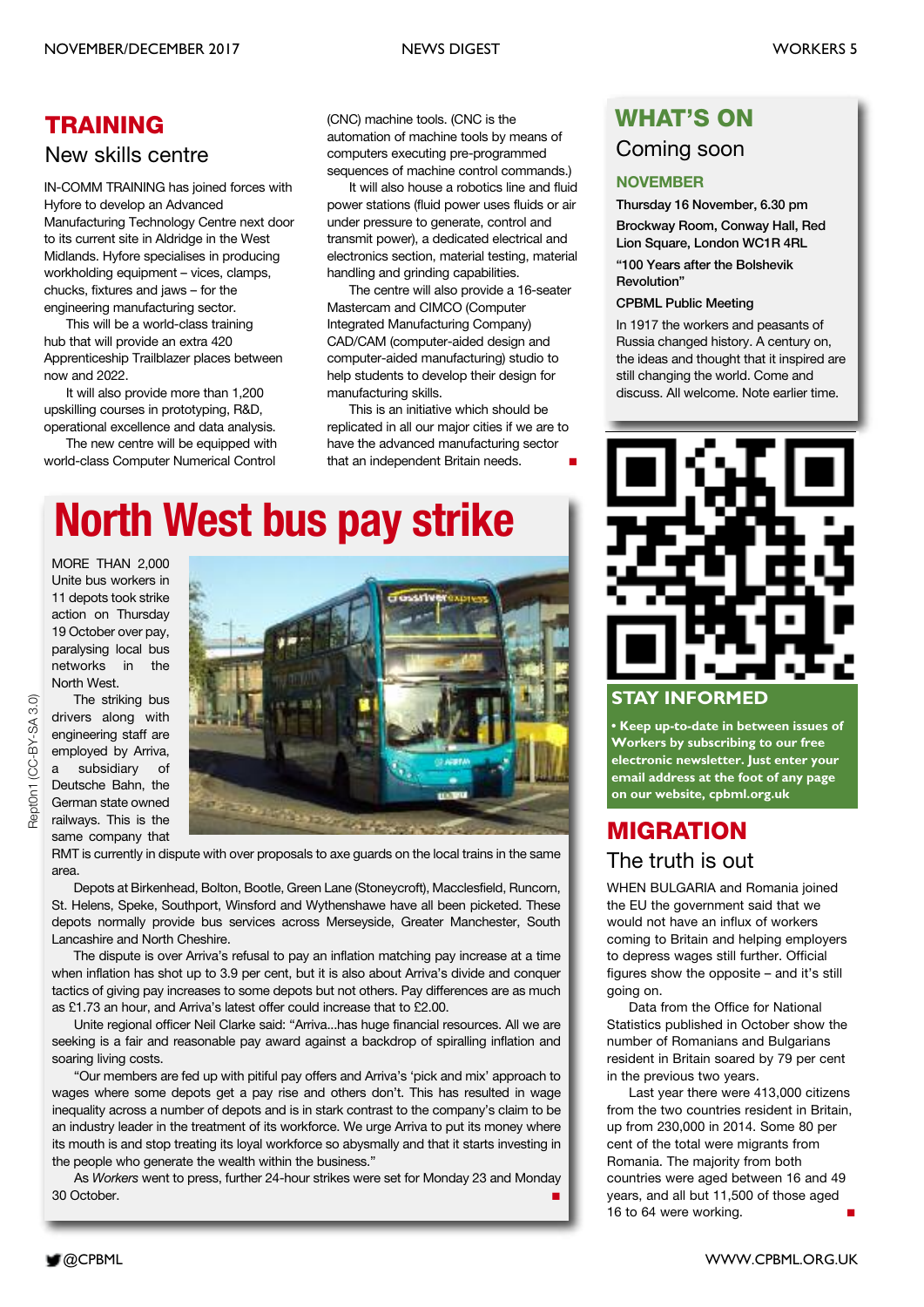**Trade unions involved in British shipping have set their min we leave the EU. In so doing, they are setting an example**

# **Unions plan a future for**



**Container and cruise ships in Southampton, Britain's busiest port.**

AS AN ISLAND, Britain depends absolutely on shipping. It is reckoned that 95 per cent of all external trade comes in and leaves by sea. That's 496 million tonnes of maritime freight handled from ships at British ports, and more than 22 million passengers moved on short sea, continental and international cruise ferries.

For all that, the industry is in decline, short of skilled staff, and increasingly turning to other countries to supply labour. The

### **'The annual Day of the Seafarer could become a memorial event in the UK.'**

scale of that decline is staggering. Sixty years ago Britain was responsible for 18 per cent of world shipping. Now it is 0.8 per cent – the word "decimation" doesn't even come close.

During the referendum campaign most of the organisations representing British shipping were in favour of staying in the European Union – with the exception of the RMT union, which represents ratings. The employers, through the UK Chamber of Shipping, said that membership of the single market had brought benefits that shouldn't be lost.

What benefits? Four decades ago, shortly after the referendum that confirmed Britain's membership of the European Economic Community, there were 90,000 British seafarers. Now the figure is below 23,000. It is set to go lower still. Over a third of UK officers are due to retire in the next ten

years, says officers' union Nautilus International.

With ratings the situation is even more dire. In the early 1980s there were 30,000 British ratings working at sea in the UK merchant navy. By 2015 it was down to 8,830 – and the RMT says that "the majority" of these are due to retire by 2020. Half of the ratings are older than 40, a figure that rises to 74 per cent among deck ratings and 76 per cent among engine ratings.

Note that there are actually 87,000 ratings jobs in the UK shipping industry. But as the RMT notes, only 10 per cent of them are held by people living in Britain.

It's a situation mirrored, albeit not quite as badly, across Europe. European shipowners use what the RMT calls "social dumping" – importing workers from lowwage countries and flags of convenience to raise profits. Only 40 per cent of the 516,000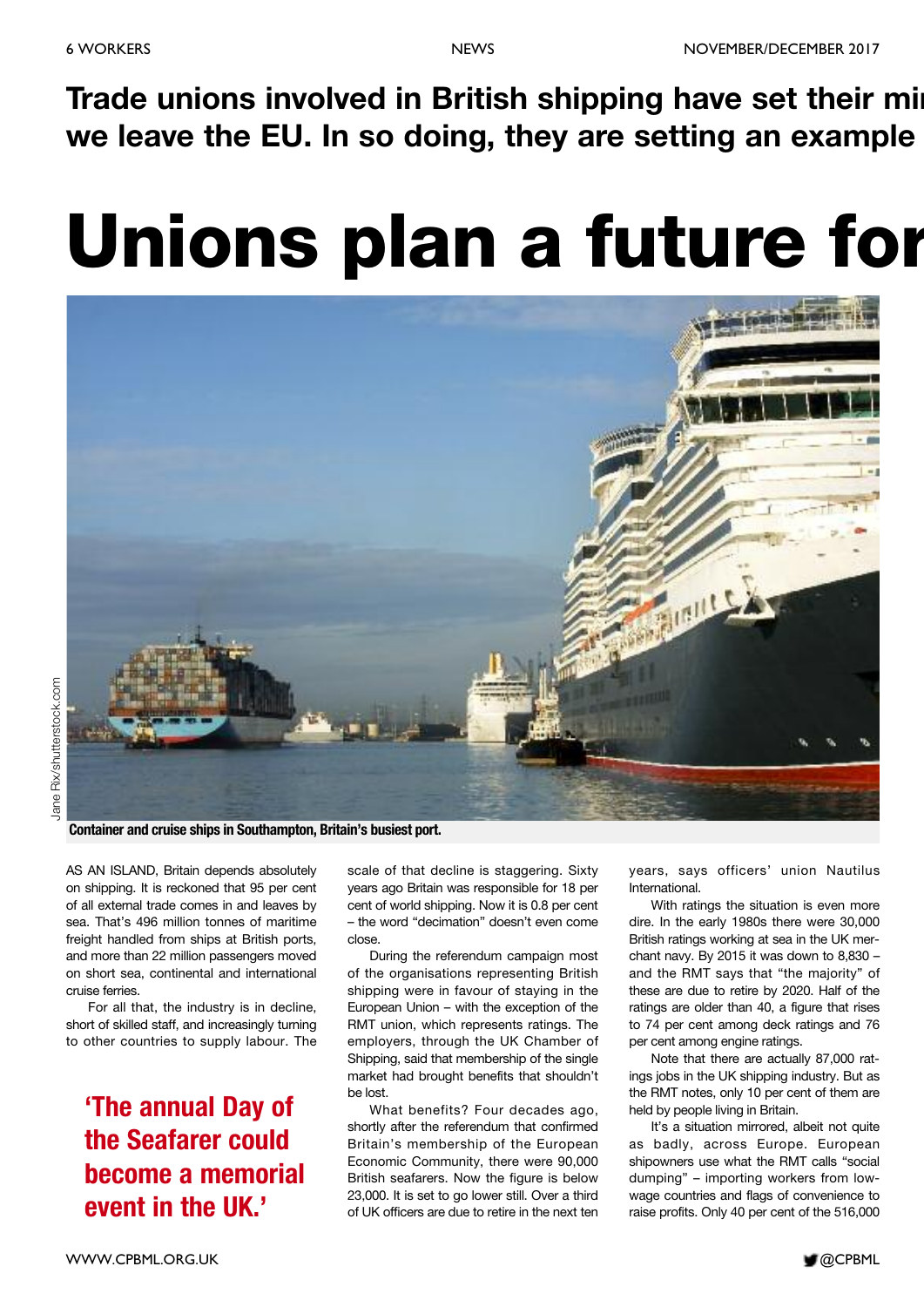# **nds to exploiting the opportunities that will open up when to the whole trade union movement…**

# **r British shipping**

seafarers in the European shipping industry actually live there.

That's where the politics of "free" trade and the "free market" lead: freedom for the employers, virtual slavery for workers.

A protest in Liverpool highlighted the fact that not one British seafarer will be employed on Atlantic Container Line's new fleet of five ro-ro container vessels – even though the ships are registered in the port.

If things go on like this, said RMT general secretary Mick Cash on the International Maritime Organisation's annual Day of the Seafarer in June this year, the day "will become a memorial event in the UK".

Perversely, none of this stopped the council of Nautilus International, when it met in April 2016 two months before the referendum on leaving, from agreeing that "the best interests of the maritime profession and the shipping industry would be secured by the UK remaining in the EU".

#### **Opportunities**

Since the referendum, though, the industry has been at the forefront of those in Britain planning to make the most of the opportunities of Brexit. Like many in Britain who voted Remain, they were never enthusiastic about the European Union, well aware of many disadvantages of staying, and using phrases such as "on balance" to justify their timidity.

Nautilus responded to the vote immediately: "The British people have spoken. And they've said very clearly that they wish the UK to exit the European Union." Then, in October 2016, it published its "Charter for Jobs", calling on the government and the shipping industry to secure the future of Britain's maritime sector.

The RMT, which had campaigned for Leave, also produced a strategy for jobs for British seafarers, focused around a campaign called Save Our Seafarers 2020, or SOS 2020 for short.

Launched at Nautilus's UK branch conference in Cardiff, the Charter for Jobs revolves around ten key points (see Box, right) – "an SOS to deliver on promises made during the European Union referendum debate in 2016, and prioritise jobs, skills and a decent future for UK maritime professionals".

Training is central to a future for British

### **'Plenty of young people would like to train for a career at sea.'**

shipping. Nautilus wants the government to foot the full cost of training British seafarers – at present it is covering only 36 per cent of the cost of training, which makes Britain the second most expensive country in which to train.

The fact is that plenty of young people would like to train for a career at sea. Many companies report three to four times as many applications to train as there are places available.

Part of Nautilus's demand is for revised

"tonnage tax" commitments. Tonnage tax was introduced by the Labour government to increase profits of shipping companies by allowing them to avoid corporation tax. Instead, they are taxed more favourably on the basis of an assessment of notional profits based on the tonnage of ships.

If that sounds like a dodge, well, it is. Companies that opt for tonnage tax are supposed to sign up to a number of commitments, including one to train new staff. But as Nautilus points out, the number of officers being trained is insufficient even to replace those who are leaving.

Even worse, says Nautilus, some tonnage tax companies have no intention of employing British officers once their cadets have obtained their certificates of competency (CECs). The reason is simple: CECs are easy for non-UK seafarers to obtain, and these staff are cheaper to employ.

*Continued on page 8*

# **Nautilus's Charter for Jobs**

1. Provide 100 per cent financial support for the cost of training UK-resident seafarers to avoid a serious maritime skills shortage within the next decade.

2. Review ship-owner tax relief schemes (Tonnage Tax), so the UK remains attractive to owners whilst promoting the training and employment of UK-resident seafarers.

3. Maximise the employment of British seafarers in UK shipping.

4. Develop a national maritime strategy with support from trade unions, government and industry.

5. Invest in UK maritime education and training so Britain retains its world-leading status.

6. End support for the Red Ensign Group of registers and encourage British ship owners to return to the UK Ship Register.

7. Improve the system for issuing foreign seafarers with Certificates of Equivalent Competency (CEC) to deliver more opportunities for British seafarers.

8. Apply the National Minimum Wage

(and the National Living Wage) and the Equality Act to all vessels engaged in UK waters.

9. Promote the employment of UK-resident seafarers on routes between UK ports including the North Sea offshore sector.

10. Maintain all existing health, safety, environmental and employment legislation following the UK's withdrawal from the EU. **■**

**• The full text of the Charter for Jobs is available at www.nautilusint.org**

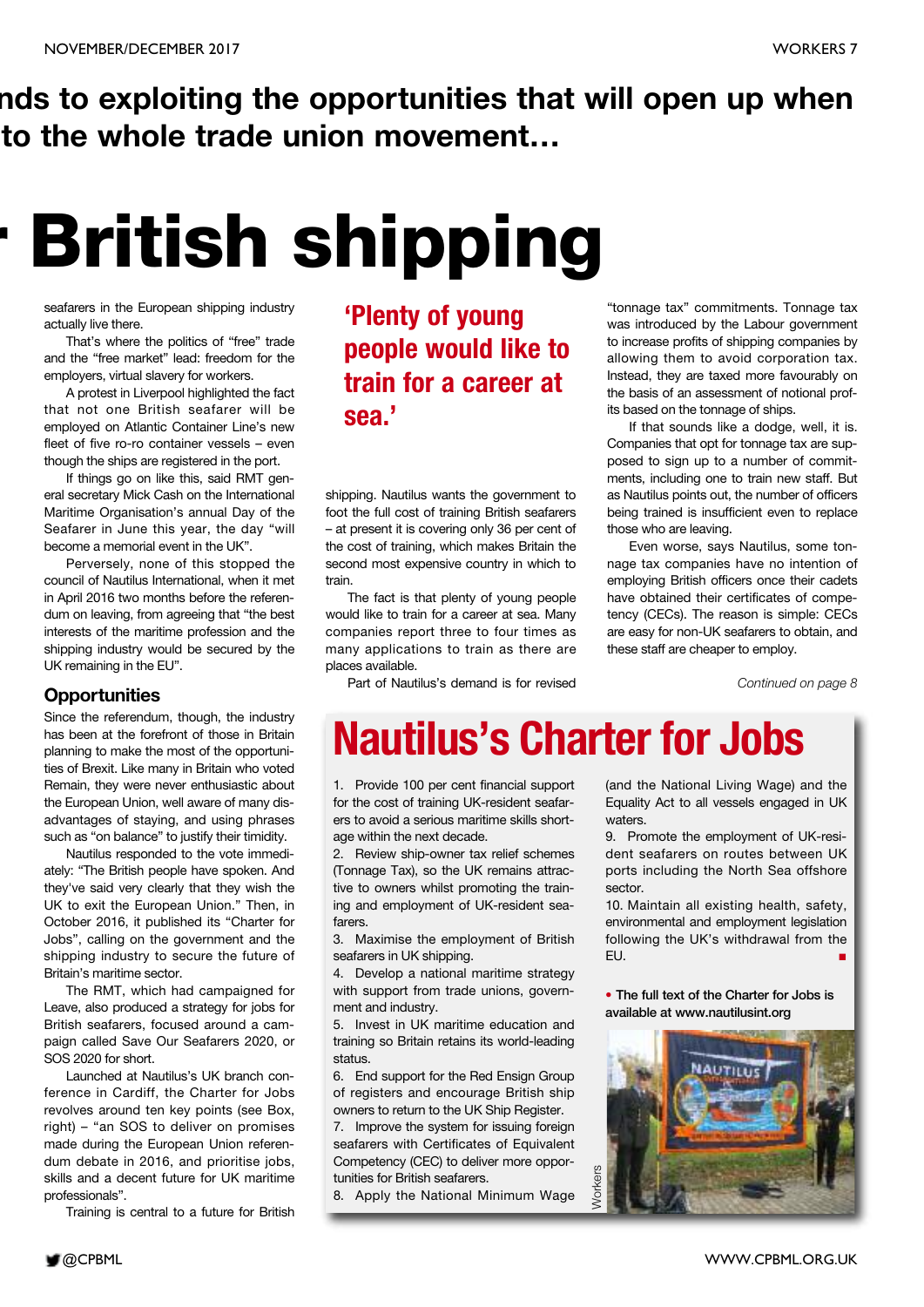#### *Continued from page 7*

The current system, says Nautilus, creates a pool of non-UK seafarers competing for jobs against unemployed UK seafarers. Central to this issue is the matter of language – as in other safety-critical professions, such as medicine.

That's why the union wants all officers on UK shipping to meet the requirements of a single examination that would give the assurance that applicants have standards of proficiency in the English language, comprehensive knowledge of maritime expertise and of UK law in appropriate areas. And it wants the tests to be administered orally by a qualified marine surveyor – someone who can really judge what people understand and how they communicate.

This kind of test is often deemed inconsistent with the EU's principles of free movement, which bans systematic language testing of job applicants and allows testing only on an individual basis and only in "exceptional circumstances". But Brexit provides the opportunity to introduce it, and with it the principle of "host country conditions" – applicants from abroad should know as much about British shipping as applicants from within Britain.

#### **British waters**

Much attention is now being focused on "cabotage", sometimes called coastal trade, and here Nautilus and the RMT are putting forward radical proposals. At least, they are radical in the European Union – in the US they have been part of the law since 1920.

Talking about the need to boost the employment of UK-resident seafarers, Nautilus notes, "After leaving the EU, the UK will not be bound by EU policy and should therefore develop an equivalent of the United States Jones Act in UK waters." The RMT also backs a UK version of the Jones Act, formally known as the US Merchant Marine Act of 1920.

The Jones Act is the kind of law that the British establishment could learn from. That includes its preamble:

"It is necessary for the national defense and for the proper growth of its foreign and domestic commerce that the United States shall have a merchant marine of the best



**20 October 2017, Liverpool. RMT protest at the "christening" of the Atlantic Sea – on which there are to be no British seafarers even though the vessel is registered at Liverpool.**

# **'Free movement'?**

FREE MOVEMENT of labour from inside and outside the EU has seen employers taking on staff at below even the minimum wage. These include P&O on the North Sea and Irish routes (which the RMT is fighting). And on Scotland's only ro-ro freight link to the Continent, from Rosyth to Zeebrugge, DFDS is employing Lithuanian ratings at below the minimum wage.

All this is legal. Uniquely for a group of workers in Britain, seafarers are excluded from legislation under the national minimum wage, and from equal pay legislation.

Ratings on the Cyprus-flagged ship *MV Daroja*, which operates between Aberdeen and the Orkneys and Shetlands, are paid just €3 an hour, says the RMT, which has been organising demonstrations on the issue in Scotland.

The RMT says migrant workers are paid just £2.40 an hour at Condor Ferries,

equipped and most suitable types of vessels sufficient to carry the greater portion of its commerce and serve as a naval or military auxiliary in time of war or national emergency, ultimately to be owned and operated privately by citizens of the United States."

Just imagine that being applied to Britain. It couldn't happen under the EU – but it can when we leave. The act says that and just £2.25 an hour at Streamline working between the Northern Isles.

The RMT is responding through its SOS 2020 campaign. In a notable victory last year it forced Scottish government contractor Serco to pay at least the minimum wage to non-EU nationals employed through a subcontractor on the Seatrack service, who were being paid £3.66 an hour.

Nautilus says promises made during the referendum campaign about restricting the immigration of unskilled workers "must be applied to the shipping industry". It notes, "Shipping companies have increasingly recruited foreign crews to profit from sub-national minimum wage pay rates and this must end." It wants regulatory action "to stop unscrupulous ship owners exploiting foreign seafarers and discriminating against UK seafarers". **■**

all goods carried by water between US ports must be carried in US-flagged and built ships, crewed by US citizens and permanent residents, and owned by US citizens.

It's a measure of how reactionary policy is in Britain that such legislation would be viewed as close to revolution. But if enacted here, it would transform employment, shipping, wage rates and shipbuilding as well. **■**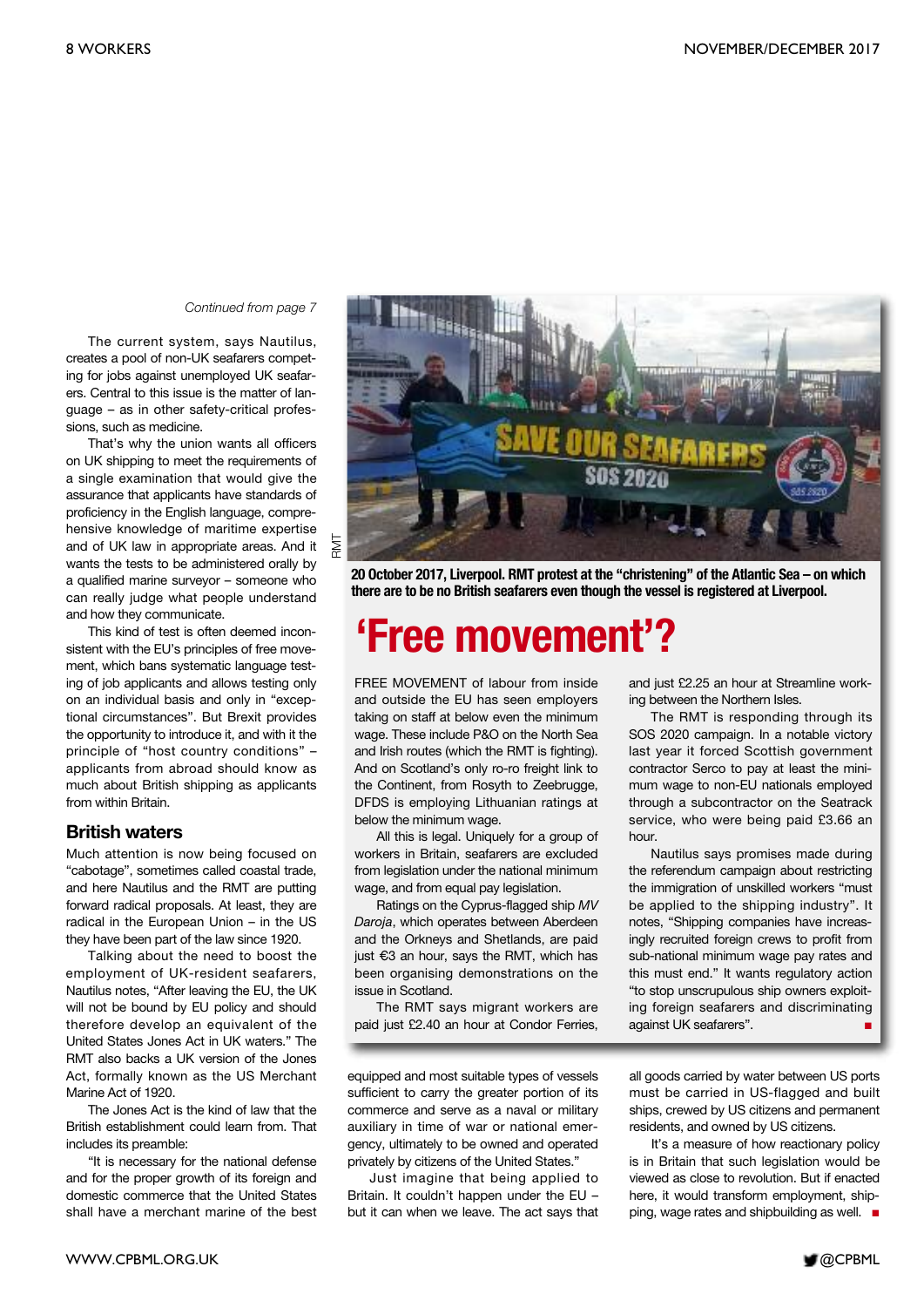# **The EU is standing to one side in the crisis over Catalonia. But the situation is also of its own making…**

# **EU: making pain in Spain**



**Barcelona 8 October 2017: demonstration for a united Spain.**

FOR MANY DECADES the EU has had a policy of "A Europe of the Regions", which leaches power away from national governments. EU regional policy provides funds for projects to be enacted by local officials at a regional level, largely bypassing national governments.

This policy is designed to destabilise member nations, the better to impose a pan-European structure. That way, they hope, the nation state will just cease to exist.

The EU has in this way stoked internal disputes inside many of its member countries. When these disputes flare up, as now between the Spanish government and Catalonia, Brussels then sits back and

### **'When disputes flare up, Brussels sits back as conflict erupts.'**

watches as conflict erupts.

The process was aided by the Lisbon Treaty, which came into force on 1 December 2009. Among other things it acknowledged explicitly, for the first time, the importance of regional decision making.

Every EU decision has to be passed to the Committee of the Regions for consideration. Every country has representatives there, but to reduce the role of nations the smaller the country, the more members, proportionately, it has.

#### **Fake**

Of course, the regionalism is fake: every member of the Committee of the Regions is appointed by central government. It's a farce, too, because no one takes any notice of it, not in Brussels and still less in Britain.

The real power lies with the Commission and its control over budgets. In 2017, regional spending will account for over a third of the EU total: more than 50 billion euros, doled out through the European Regional Development Fund, the European Social Fund and the Cohesion Fund.

Unfortunately for them, some actually

believe the propaganda. In Scotland the SNP thought that it would get help trying to break up Britain. In Catalonia some might have thought the EU would "protect" them from the Spanish state. If so, they were wrong. Their appeals for the EU to intervene have been ignored.

The last thing the European Union wants is a rash of new mini-states. Regionalism, yes. Separatism – that's another thing. The only kind of nationalism they want is the baying euro-nationalism based around the EU flag.

The EU is understandably wary of creating multiple new nations out of existing ones. Kosovo's application to join the EU, for example, has long been blocked by among others Spain (no doubt with Catalonia, Andalucia and the Basque Country in mind).

And at the back of everyone's minds is the awareness that Germany and Italy are less than two centuries old, with strong regional differences.

The EU is fomenting discord. It is the problem, not the solution. Nobody should interfere in matters that are the concern of the Spanish people.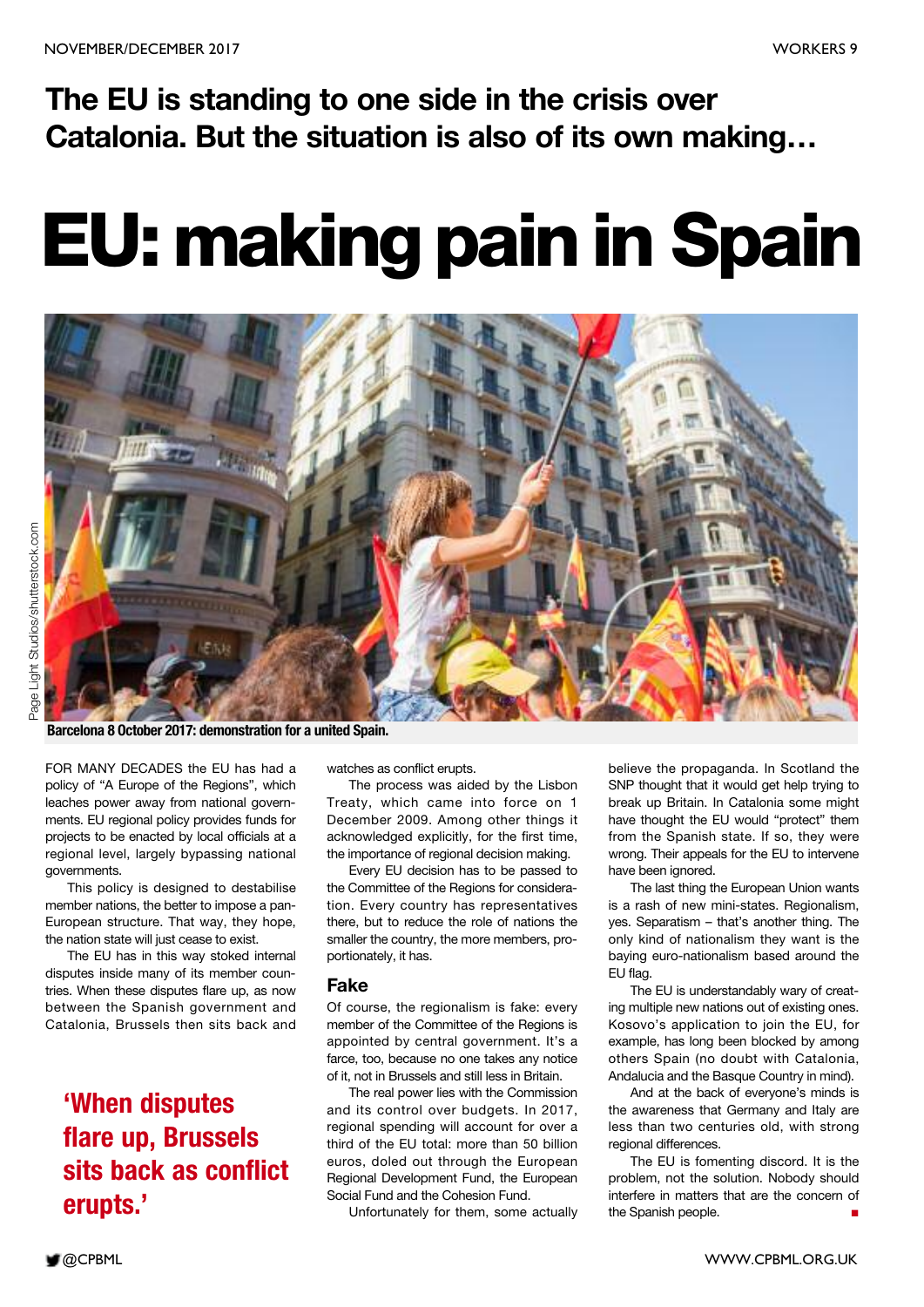**Britain could have led the world in fibre broadband. Instead, market shut development down – and are still holding back th**

# **How market madness is**

FOR RHETORIC about making the bestconnected city in Europe you can't do better than visit the London Mayor's website. But a different story is told by a report on connectivity in London from the London Assembly's Regeneration Committee: "London's success and international competitiveness," it says, "are under threat because of sub-standard digital connectivity."

And it's not just London. In Spain, as the regeneration committee points out, 83 per cent of all its buildings are connected to pure fibre. In Britain, the figure is just 3 per cent or even less. The Committee also notes that in terms of overall connectivity London, ranks in the bottom five British cities, with 73.6 per cent of 4G coverage, and 30th out of 63 cities across the country in terms of highspeed broadband coverage.

Nationally, 1.4 million homes and businesses can't get broadband speed higher than 10 megabits per second (Mbps). Not all of these are in remote rural areas: there are such areas in the City of Westminster.

#### **Essential**

In 2015, nearly 20 per cent of the country's business turnover, £533 billion, took place online. Sales using Electronic Data Interchange were worth £320.1 billion, and £141.7 billion of these were in the manufacturing sector. Fast, functioning broadband is not a luxury: it is essential to industry.

The stifling of our computer and technical industries by capitalism dates back into the last century. In the 1960s the government stopped the possibility of significant British semiconductor production, sponsoring a merger of GEC, AEI and English Electric and ceding the ground to Asia. In 1971 GEC closed down British factories making standard logic chips, the basic microprocessors.

Then it got even worse. Having given up on making chips, the government set about sabotaging the country's tech infrastructure.

Engineers recognised way back in the 1970s that the copper wire which supported existing telephony was not fit for the future. BT, in those days publicly owned, began to plan for fibre connections.

The fibre revolution started. In a six-year programme, Britain installed more fibre per capita than any other nation, and built facto-



**An impossible dream? Fibre optic connectors.**

ries to make the necessary cabling and other equipment. The world's first wide area fibre optic network was set up in Hastings in 1990. Even then, BT had worked out how to supply fibre to homes cheaper than copper.

And then it stopped. When Thatcher finally understood what was going on, she crushed it, appalled that so much progress – and power in the future – would be carried out in the name of a nationalised company.

The story sounds like the imaginings of conspiracy theorists, but it has been thoroughly documented by Dr Peter Cochrane, BT's technical director at the time.

BT was told to halt its fibre development. In the name of "competition", so that Japanese and American cable companies could get in on the act. The two factories BT had built in Birmingham and Ipswich were sold off to Fujitsu and HP, and the assets were shipped out to South East Asia.

Immediately, Britain fell behind. Today, the full fibre cabling which BT was set to

**'When Thatcher finally understood what was going on, she crushed it.'**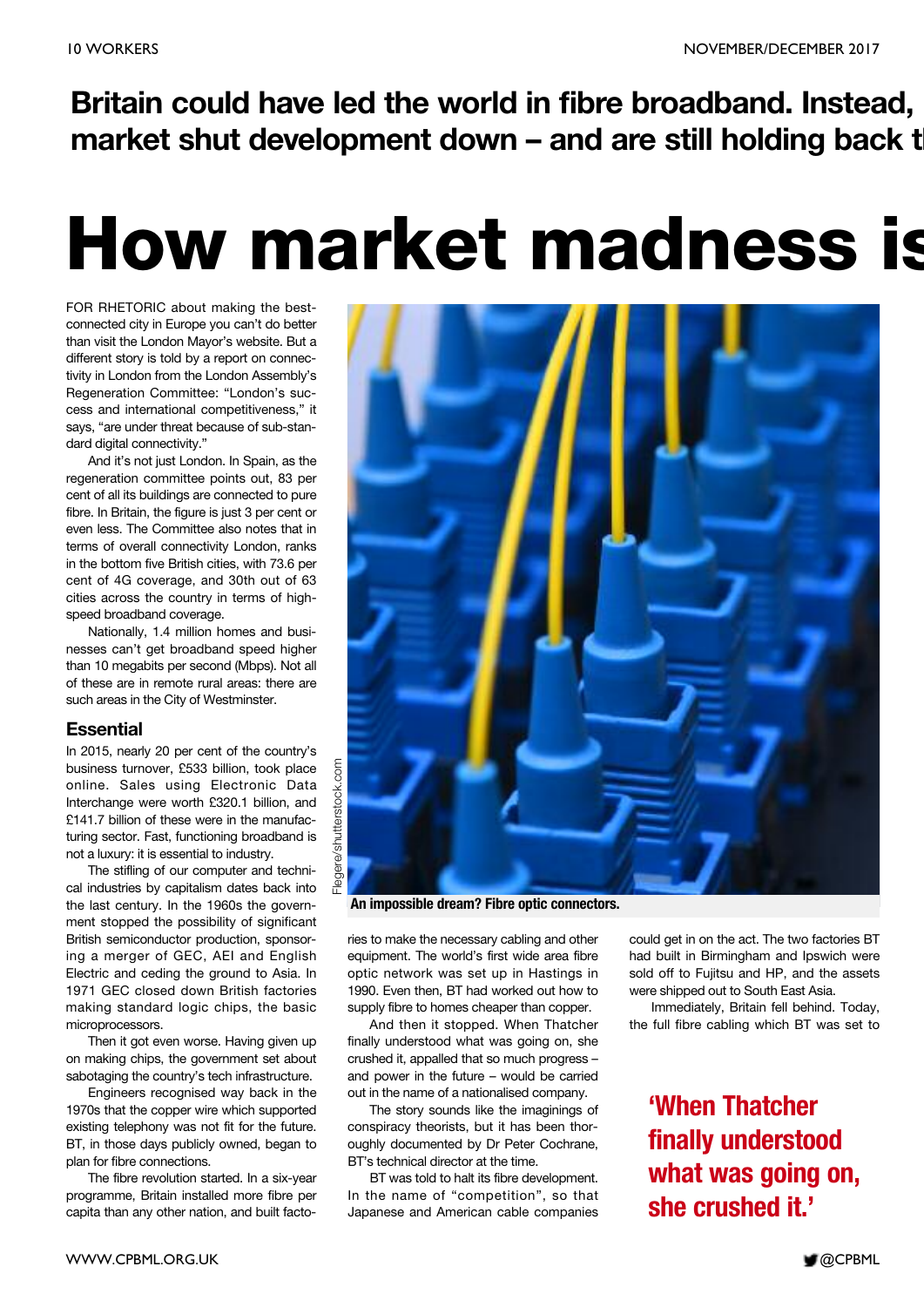# **hostility to nationalised industries and blind faith in the he country's productive forces…**

# **s throttling broadband**

achieve two decades ago, remains a dream.

Comparisons with continental Europe, widely used by the government when they talk of targets for broadband availability, don't tell anything like the whole story. Indeed, one expert describes them as pointless. Truly international comparisons, with Asian countries such as Japan, South Korea, and Singapore, show a very different picture.

British fibre broadband is mostly FTTC, Fibre To The Cabinet, rather than Fibre To the Home, FTTH (or more widely, including businesses, FTTP, Fibre to The Premises). FTTC provides a fast network for part of any packet's journey. But in most of the country the final leg, from the box in the street to the premises, is still on copper wire, outmoded fifty years ago.

Copper is slow and prone to interference and signal degradation. It's responsible for Britain's lamentably low broadband speeds. And, experts warn, it is freezing Britain out of cloud computing.

The government obscures the reality of the situation by using European Commission definitions of different standards for broadband speed. It defines super-fast broadband (still delivered to the premises by copperwire) as a speed in excess of 24 Mbps, though Ofcom, the regulator, uses a definition of more than 30 Mbps. When it comes to ultra-fast broadband, the government defines it as speeds in excess of 100 Mbps, while Ofcom uses a standard three times faster, of speeds in excess of 300 Mbps.

In fact, 1.4 million British homes and businesses cannot get anything faster than 10 Mbps. The average fixed line broadband download speed is 16.9 Mbps. Some 45,000 businesses are still using dial-up connections, says the Federation of Small Businesses.

Just 2 per cent of the country can get ultrafast broadband, while 70 per cent of Japan and 60 per cent of South Korea have it. South Korea aims for a 1 Gbps network (1,000 Mbps) by the end of 2017.

A look at the international league tables for average broadband speeds shows that only three countries in the top ten are in the EU. South Korea, Hong Kong and Singapore dominate. In the peak speeds table, only one EU member, Sweden, appears in the list, down in tenth place.

**'Even when acceptable speeds are available, take-up is low.'**

The solutions offered by British governments have been inadequate in the extreme. For people in those areas of the country without broadband speeds of at least 2 Mbps, the Better Broadband Scheme was supposed to bring them online. But this offered a subsidised satellite connection, which could not match the speed of fibre broadband, had issues with latency, and was sensitive to bad weather (a big drawback in Britain). Targets have been set and revised, and dates put back. "The market", which was supposed to solve the problem, has signally failed.

#### **Excluded**

Although the areas with the lowest speeds include parts of Britain's major cities – in London and Manchester less than 50 per cent have access to so-called superfast broadband – the government excluded urban areas from the Superfast Programmes, claiming that "commercial competition already exists in these locations". For others, it has been left to "community-led solutions", under which a community has to fund-raise to meet the cost of installing fibre.

Don't worry, say the evangelists of the market. The market will provide. The market will set you free. Except it doesn't.

Even when acceptable speeds might be available, in 89 per cent of the country (if you believe the government's publicity) take-up is low, with only 31 per cent using them. The reasons for this are clear: reliance on the market to solve the problem of connectivity means that access is expensive.

The big broadband companies sell their products to workplaces and homes with confusing contracts and terms and conditions, service is poor and unreliable, speeds slump at peak times when more people go

online, and support is outsourced abroad. Ofcom reports that it takes an average of 13 days for a new broadband service to be installed and working.

There was talk of imposing a Universal Service Obligation on broadband providers, and a watered-down version found its way into the Digital Economy Bill in 2016. But when the House of Lords increased the threshold proposed from 10 Mbps to 30 Mbps, the government struck out the Lords amendment.

The universities could play their part. In the USA, development of large-scale networks was driven by defence – ARPANET, the 1960s precursor of the Internet, was a project of the US Department of Defense. And in Britain, in the 1990s, the universities did take the lead.

Ignoring the artificial division of Britain into England, Scotland and Wales, they built a truly national infrastructure for university finance and administration, the joint academic network (JANET), following up with a high-speed version, Superjanet. If this were to be developed, and put at the disposal of the national economy, universities would have found a role, one far more useful than exploiting their students for fees, promoting vanity-projects overseas, and paying their vice-chancellors grossly inflated salaries.

Unsurprisingly, a great fuss is made about "digital skills" and "digital literacy", as if Britain's backwardness in technology was the fault of the stupid workers. In fact, British technical skills are of a high order, but we need a plan to ensure that those skills are passed on to the next generations, in schools and apprenticeships.

Could there be a better example of capitalist relations of production acting as a brake on the development of the means of production? At present, the responsibility for broadband provision sits with the Department of Culture, Media and Sport, a measure of the importance successive governments allocate to it. It is time to transfer the responsibility to the Department for Business, Energy & Industrial Strategy.

BT's Chief Executive estimated the cost of FTTP to be around £28 billion. A considerable investment, clearly, but one that would pay for itself in time, unlike the huge sums still leached away to Brussels. **■**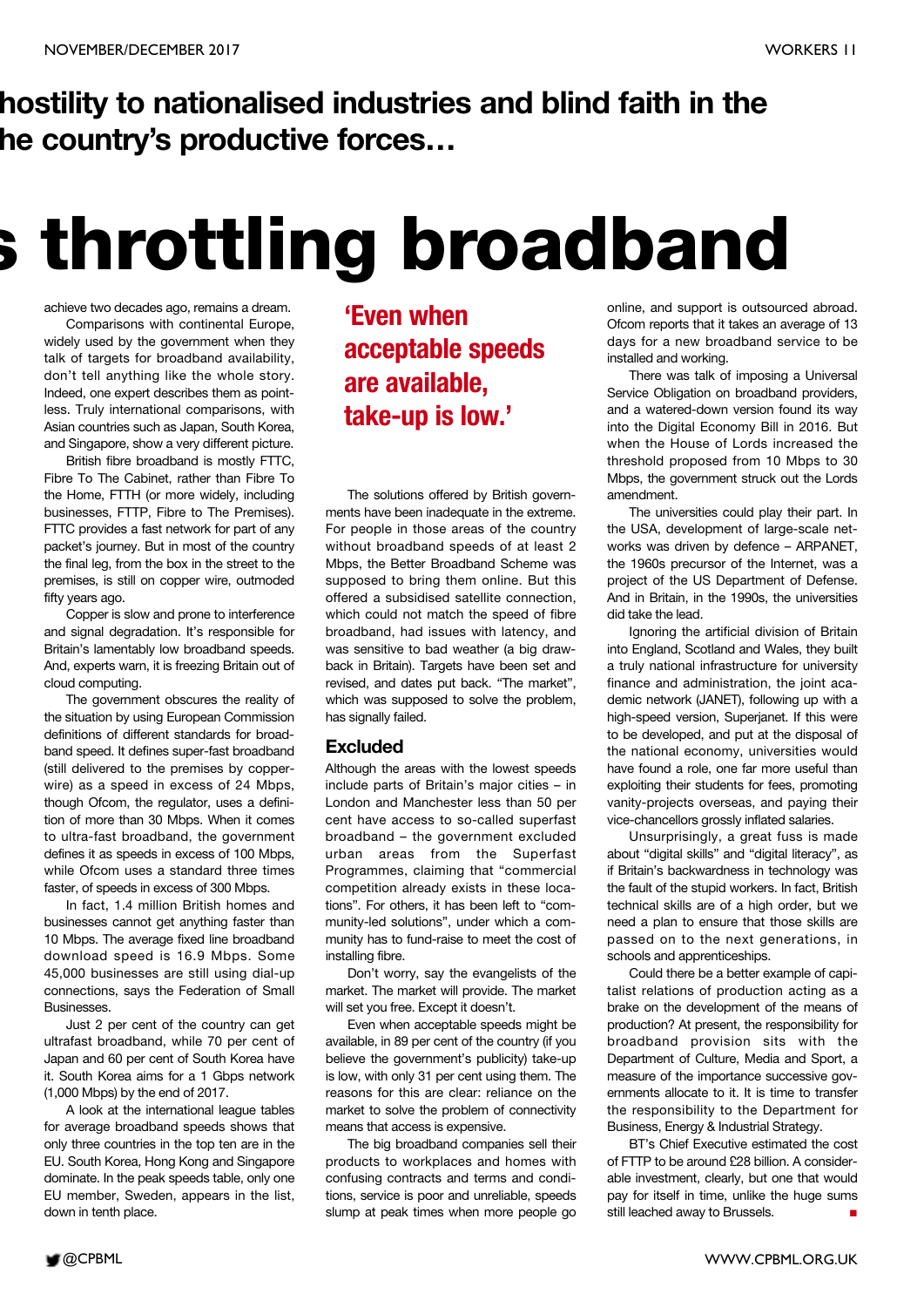**Suddenly, politicians seem to be wanting to talk about work. work. Just as long as there's no contradiction between emplo**

# **Shh…don't mention the c**



EVERYONE HAS been talking about work. Matthew Taylor's *Good Work: Review of modern working practices*, commissioned by the Prime Minister and published in June, was followed up by the TUC's Great Jobs Agenda and the Mayor of London's Good Work Standards. All this has been set against the debate over the so-called Uber economy, workers' rights (or not) in the workplace and the fairy tale that the EU has secured workers' rights for the last 40 years.

We have been here before. There are over 30 million workers in Britain and we know a lot more about work than any of the above.

The same issues prevail now, under parasitic finance capitalism, as in its earliest days – resistance or exploitation; the fight for wages or the maximising of profits.

The Taylor report is full of platitudes and says very little. Consider its summary: 1) wages – based upon the living wage and benefits, hence ensuring wages remain at the lowest legal minimums - but it's really about fairness. You can be low paid with no future but still be treated with respect and decency. 2) Employment itself – let's ensure we have a healthy and happy workforce. Smile, have a good day while the employer shafts you. 3) Design of work – to maximise productivity with the lowest labour costs. 4) Citizenship – we are no longer workers but citizens and citizenship comes with respect, trust, enabling, and responsibility. 5) Fairness (again) – how business models are allowed to develop and respond to market demands. Fairness to the employer.

In a nutshell: "The most important fac-

tors determining people's experience of work lie in the relationship between those who hire, employ and manage on the one hand, and those whose services they employ on the other."

#### **Marx and Engels**

In *The Communist Manifesto* Marx and Engels were more succinct back in 1848: "Society as a whole is more and more splitting up into two great hostile camps, into two great classes directly facing each other: Bourgeois and Proletariat." Simply put: those who sell their labour power and those who exploit the labour of others. The class contradiction permeates every aspect of industrial relations and workplace rights – the balance of forces between those who work and those who exploit work.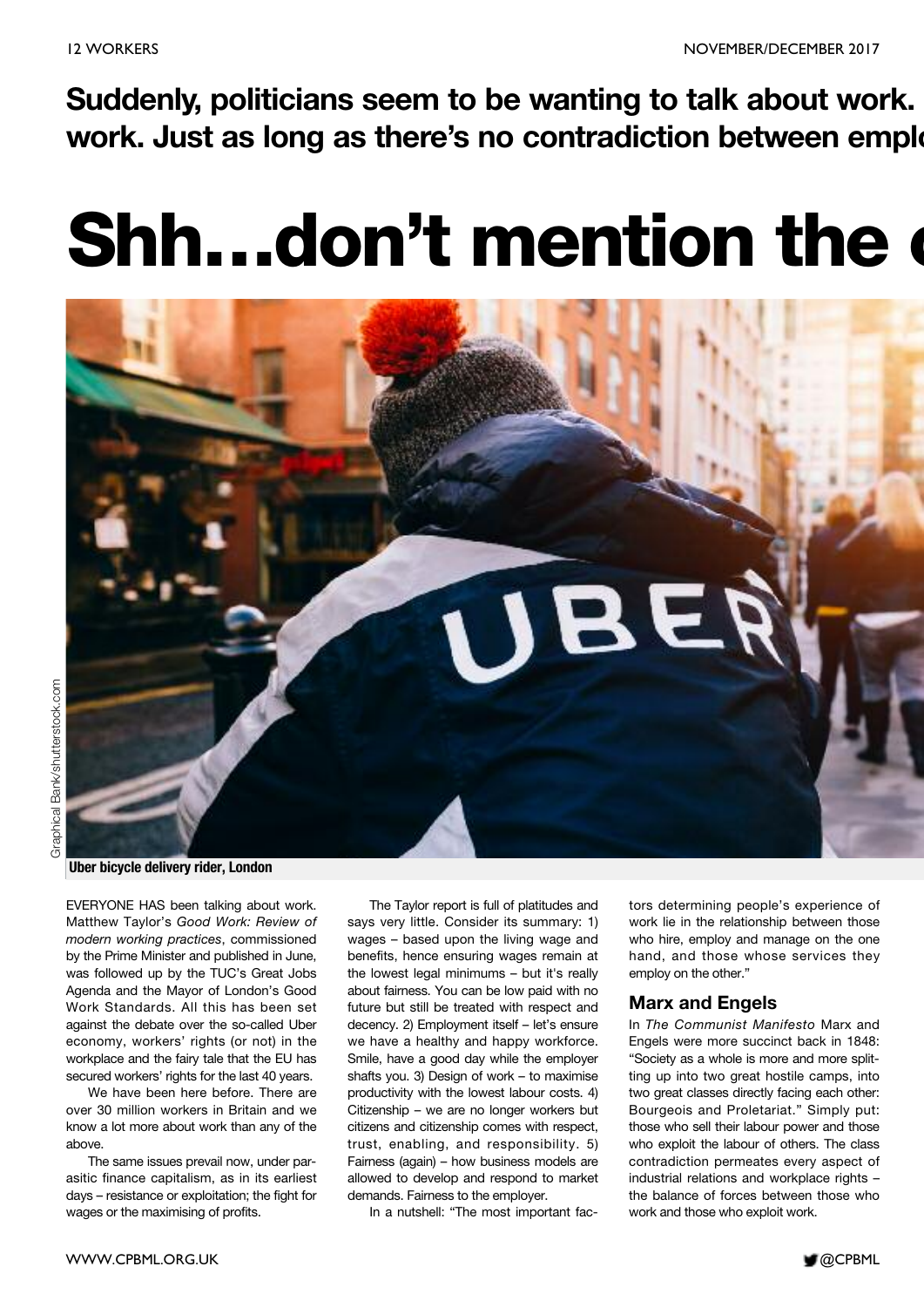# **Low wage work, minimum wage work, gig work, any kind of oyers and workers…**

# **class struggle**



From its summary the Taylor report then degenerates into management gobbledygook. Examples of this include "platformbased working", "workers as dependent contractors", greater flexibility and of course fairness, how to reduce wage costs by using a latter-day version of piece working. All of which were extensively analysed and criticised 150 years ago in Marx's *Capital*, Chapter Ten ,"The Working Day".

Marx details the fight by workers for wages, hours, piece rates, defining working time, control over the working day, regulation of the workplace. The trades cited then may have changed to an Uber taxi or Deliveroo cyclist of today but the principle remains the same.

Those who go on about the EU having delivered workers' rights should reflect that in Britain compulsory regulation to control hours, the working day, exploitation and so on began in the 14th century not just in the fight against Thatcher in the 1980s.

The Taylor report continues with a plea "for responsible corporate governance". Over 600 years of fighting for worker's rights rather mocks the responsible corporate governance myth.

The living wage is defined as a powerful tool to raise the financial baseline of low paid workers. But the living wage plus its benefits element is also acknowledged as the key factor in what is termed "in-work poverty". Such in-work poverty contributes to over 15 million working days lost due to stress, anxiety or depression.

#### **Re-definitions**

What does the report define as the high level indicators of quality for work? 1) wages 2) employment quality 3) education and training 4) working conditions 5) work/life balance 6) consultative participation and collective representation. In practice, the base line is the living wage/national minimum wage. Employment quality is characterised by the ever-growing use of zero hours contracts and repeated re-definition of what the term "worker" means so as to remove minimal employment rights.

The number of those in employment using work time for education and training courses has fallen from 140,000 in 1995 to 20,000 in 2014, and the working conditions of British workers have also plummeted. Work/life balance has taken a big hit in this era of long hours, low wages, and flexibility only in the interests of the employer.

Last of all the Taylor report recognises the need for workers to represent themselves though not just by trade union organisation, but by whatever the employer deems fitting. So we see mere lip service, with "rights" governed by individual employment protections which depend on the legal status of a worker's employment or contractual arrangements: a minefield, then.

Laughably, the Taylor report acknowledges "that the government must take steps to ensure flexibility does not benefit the employer, at the unreasonable expense of the worker…" This rather contradicts the pleas for responsible corporate governance!

### **'A useful starting point would be for the unions to get off their knees.'**

Perhaps the most interesting aspect of flexibility is the recognition that employers are consistently avoiding paying their national insurance taxes. Instead of £60 billion of tax being raised by employing workers directly and permanently, employers use self-employment and false employment.

The TUC's "Great Jobs Agenda" manages, in its mercifully brief five pages, to largely echo the Taylor report on fairness and respect. But one in ten workers – three million of us – are now defined as facing insecurity at work as a result of zero hours contracts and other ruses.

More critical is the fact that real wages are lower in 2017 than in 2008 and expected to decline still further in real terms, by 1.1 per cent over the next 12 months.

The TUC made a feeble attempt to reinvigorate its "Britain still needs a pay rise" campaign with a lobby of Westminster on 17 October. A useful starting point would be for the unions to get off their knees and stop asking the TUC to do what they have failed to do.

#### **Fair?**

Also mirroring the Taylor report, the Mayor of London's Good Work Standard stresses the "new compact" with the employers, supposed to make London a "fairer" place. Like Taylor, the last consideration of the report is the trade unions. The Mayor wants employers that pay the living wage to be rewarded with a reputational boost – by being "ethical employers".

The challenges for us as workers, and for our trade unions, remain the same as in the days of Marx: breaking out of the wages system, challenging the very reason for the existence of the capitalist mode of production and , asserting our interests as workers for ourselves. **■**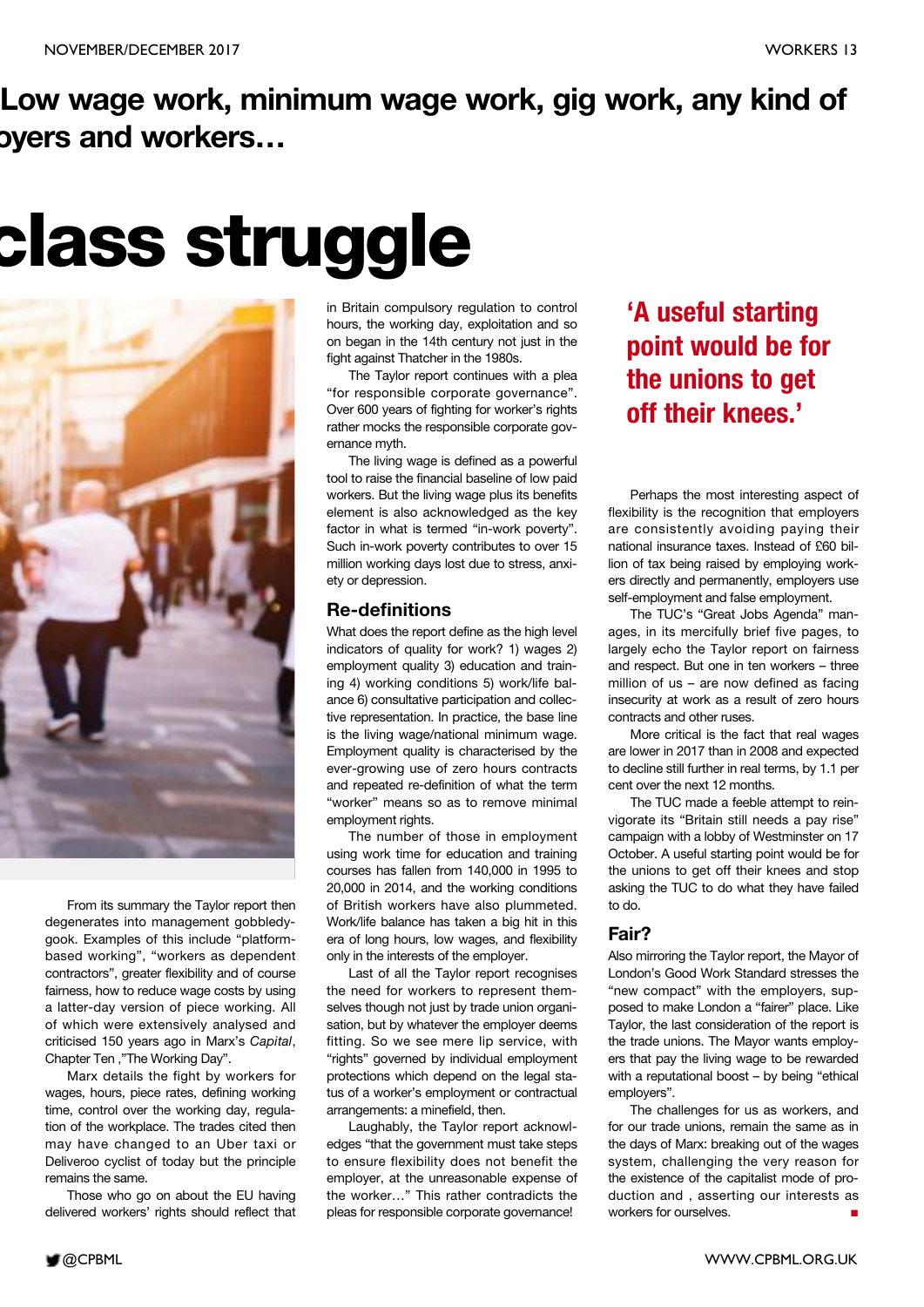# **After Brexit, we must seize the opportunity to roll back privat capital to rethink Britain's housing.…**

# **They call it a housing m**

"WE NEED a revolution, man" – these are the words of an angry resident of the Lancaster West estate to a journalist, following the Grenfell Tower fire in June. Indeed. Well there's no revolution without a plan.

After the vote for independence from the EU we need to develop a national plan for housing – one that does not depend on "the market" in general, and certainly not the EU Single Market with its free movement of labour, and that other vaunted freedom, of capital, which has created such a gulf between London and the regions.

Many assume EU membership is irrelevant to housing, being a domestic issue, but all the basic tenets of the EU impact on our ability to house our people. Leaving means we are free to make a fresh start.

The government says Britain needs a million new homes by 2020, and the housing market must be encouraged to provide them. The implication is that developers must be given free rein, allow building everywhere they want to build. But when we look at the housing "market" all we see is chaos. We certainly don't want more of the same.

Many young people today are selfemployed and working in the casual economy, choosing to live as singles and as single parents, stigmatised by mortgage lenders. Home ownership does not even appear on their radar. Renting is the only option, but there is probably nothing they can afford to rent.

What about social housing then? The reality is that over the last 30 years or more, the market has come to subsume social housing. The term "affordable housing" has taken its place; the words trip off the tongue of parliamentarians, who have lost touch with the cost of living. We are in the era of the unaffordable affordable. It's a total mismatch between housing costs and wages

**'When we look at the housing "market" , all we see is chaos.'**

and a bonanza for foreign investors.

The housing market is rife with corruption. House builders like Bovis water down design codes. They rake in money before houses are signed off for quality so that an incredible 98 per cent of buyers report defects and are then are bought off with discounts to keep them quiet. To resolve disputes, builders are paid off by their own standard-setting body the National House Building Council. Cosy relationships riddle the construction industry, so standards are not upheld.

Homes are built not for need but as investments. "My home is my pension" is a common refrain. With government incentives such as tax concessions for Airbnb letting, workers are sucked into landlordism – a substitute for work and for a working class fight for pay and conditions including pensions.

Land is banked – hoovered up and drip fed onto the market to maximise profits. Local people and local plans are overridden. There is the scourge of infill. Back gardens and even courtyards are at risk.

#### **Corruption**

Councils, who can decide these issues, are also often corrupt. A BBC Report claimed that in 2016 under Section 106 of the new Housing and Planning Act, Kensington and Chelsea had legally accepted a bung from developers of £47.3 million in lieu of affordable housing, and had built only 336 affordable homes since 2011. You may go to the Town Hall, where you are allowed to speak for a maximum of five minutes before a planning committee, which may also have approved flammable cladding.

The Red Tape Initiative is linked to the Policy Exchange think tank which in 2013 called for demolition of all high-rise estates built between the 1950s and 1980s – 360,000 council homes and a million residents. In 2012 it published the paper *Ending Expensive Social Tenancies*, an aim it said could be achieved using receipts from properties which had been sold off, to build "affordable" housing.

Four years later, this same document passed into UK law as Chapter 3, Part 4, of the 2016 Housing and Planning Act, thereby adding legal force to the plan to move from



**19 June 2017, London: Local residents demanding**

public to private, and much higher rents.

Conservative housing policies have become infamous after the Grenfell fire. The role played by privatised management and Town Hall corruption and unaccountability have been exposed in the case of Kensington and Chelsea, and recognised as more widespread. And Labour policies for decades have also been to extend the role of the market, withdraw from responsibility for housing, and favour landlords over tenants. Using the excuse of lacking money,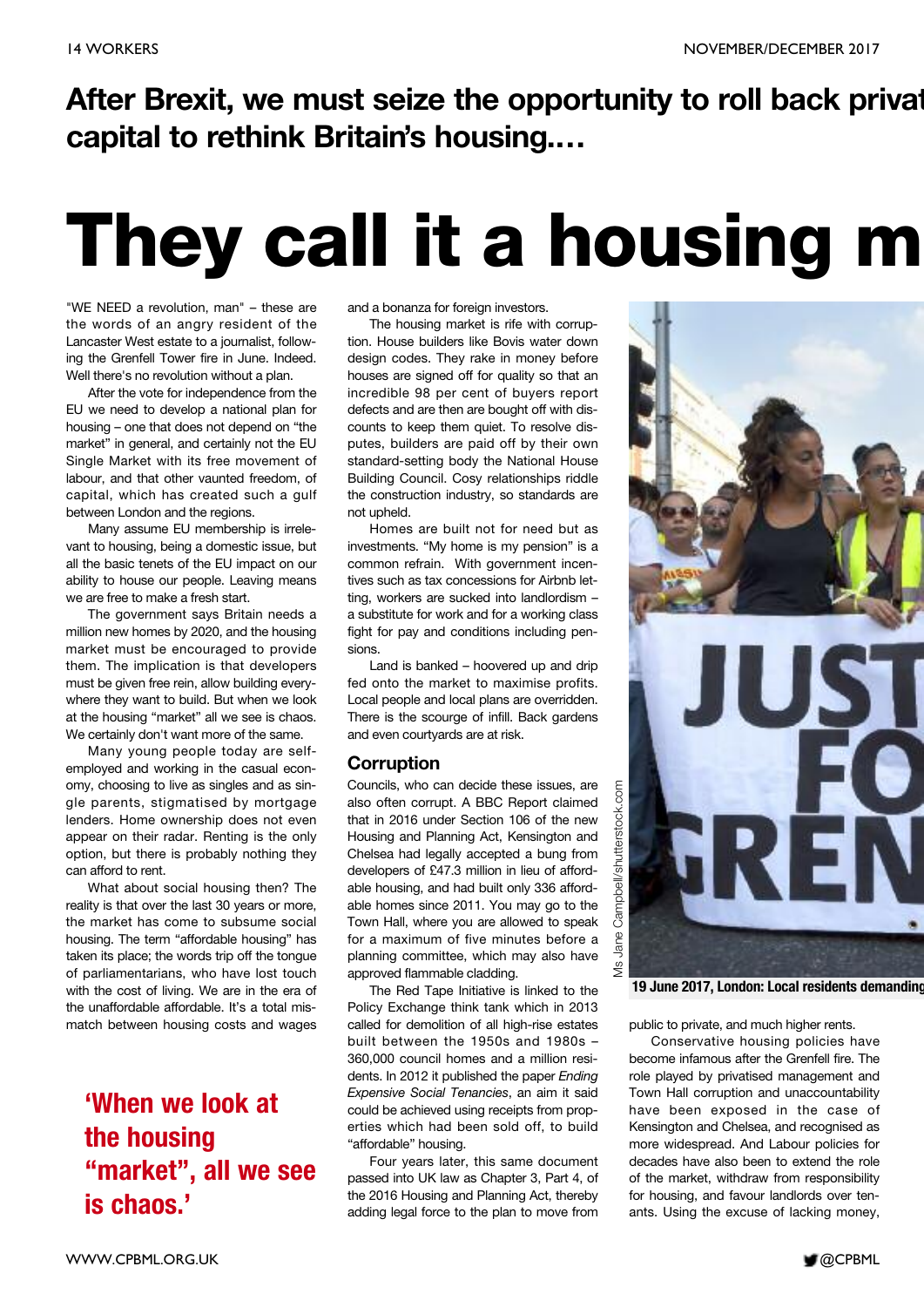### **tisation, the market, and the free movement of labour and**

# **arket, but it's just chaos**



**g justice hold a silent march in the streets that surround Grenfell Tower.**

they also enter sweetheart deals with developers. The London mayor has been squeezing out industrial sites that provide muchneeded jobs in favour of "affordable" homes, easing requirements for planning permission to allow developers to move in.

Housing policy emanating from successive governments has created an almighty mess. It makes no sense, unless we understand the desperation of capitalism to acquire a new lease of life. EU liberalisation, privatisation, freeing up the market, was the

shot in the arm. Brussels and its court would assume responsibility for things the nation state had previously done. Successive British governments heaved a sigh of relief and washed their hands of any duty of care.

London mayors, Labour and the unions say build more houses, let the population explode, welcome migrants. They too unveil plans for "affordable" homes which even those in relatively well paid jobs find unaffordable – either to rent or to buy. So, still an almighty mess.

After Brexit, we can take control. Where there has been deregulation, regulate. Control construction. It took the fire of 1666 to realise the need for that. So the London Building Acts were drawn up, with effective legal enforcement by surveyors and inspectors who took their professional responsibilities and expertise seriously, regardless of any defects of national or local government – a bit like the civil service. All this has been thrown away, as demonstrated by Grenfell.

We have to restore housing to its proper use – a place to grow up in, with space for homework. A place to come back to after work and recharge the batteries. Space outside too, for play and recreation. Between the tower blocks – if we must have tower blocks. Some people like them. One in seven families had no access to green space last year.

#### **Derelict**

Where there are no longer jobs because industry has gone, houses lie empty and become derelict. There are as many empty homes as homeless people. 279,000 empty homes: 250,000 homeless people. 20,000 more empty than 6 months ago. Local authorities are doing nothing to seize them. Why not use their powers? Excuses abound. A similar situation exists in Scotland and Wales. Empty businesses such as pubs (once the focus of after-work socialising) also go to rack and ruin or are turned into luxury flats.

The whole economy needs to be reorganised post Brexit – for need, not profit. The regeneration of fishing communities that will follow Brexit needs housing. The industrial use of lithium in Cornwall (required for electric cars) – needs housing for local people, not second homes.

We must restore regional and generational balance, end the deprivation and lack of investment in our towns and villages, and renovate good housing outside London. Housing infrastructure and jobs must grow together – and schools, parks, shows, medical centres and transport links. Housing is no good without all the amenities.

The right to buy reduces stock and encourages working class profiteers. And it

*Continued on page 16*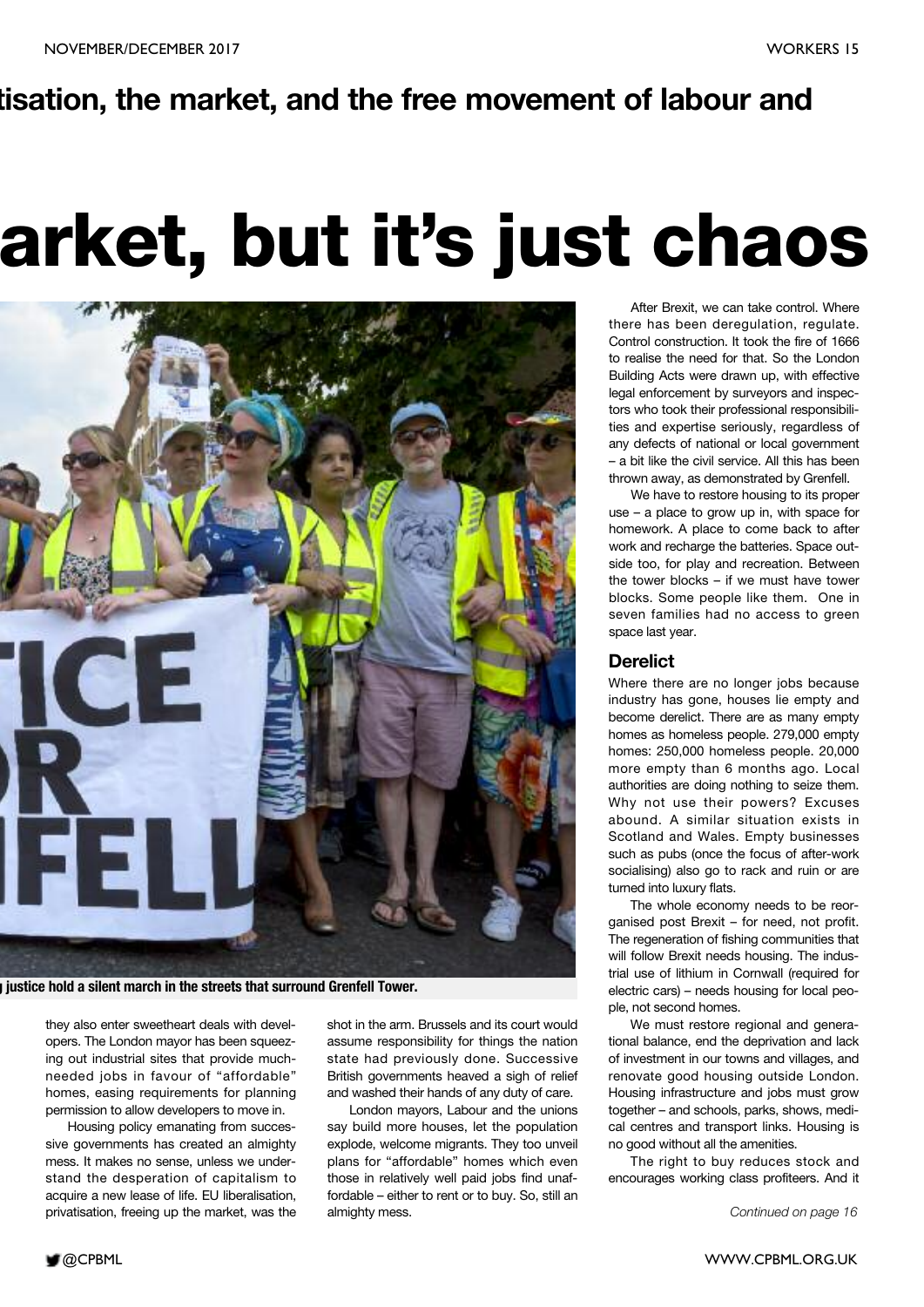#### *Continued from page 15*

results in different rules for leaseholders. Altogether, it is impossible for councils to control what goes on inside RTB flats, pitting individual against community.

Millions of pounds from RTB are sitting in the Treasury. They must be released for housing needs. Meanwhile, the policy of help-to-buy feeds price inflation using public subsidy. It is used to buy bigger houses – a government survey found 57 per cent of those using help-to-by said they could have afforded a home without it.

Trade unions should focus on housing – a pay increase is necessary to cover its high cost. Social housing, or rented and leasehold housing in the public sector, while now despised and replaced with private socalled "affordable" housing, in fact has a history worth studying.

In the 1940s and 1950s housing moved from tin bath in a tied cottage to spacious

council houses with gardens. There was a fine tradition of model homes, mutuals and the Co-op. There were enough bedrooms for family visits, and families could be self sufficient in vegetables and poultry – part of the proud independent postwar mentality. The working class was assertive, having defended Britain, and forced the new government under Clement Atlee into a show of appreciation.

The 1960s and 1970s saw idealistic urban planning. Yet since the flurry of house building in the immediate aftermath of World War Two standards and supply have been steadily degraded – with some utopian, but ultimately doomed, exceptions. Arms-length management by local authorities (which is no management at all) now means that tenants no longer know who to hold accountable, or even whether a British, French or Dutch firm is supplying the services, collecting the rubbish, fixing the boiler.

Nothing will happen to make a housing

### **'Nothing will happen unless the many, not the few, take action.'**

revolution unless the many, not the few, take action to make it happen. Let's get trade unions involved, push politicians aside unless they sign up to our working class policy – starting with Brexit. Fight for wages to meet housing costs, above all for a totally new plan for housing. **■**

**• An article focusing on Grenfell Tower will be published in the next issue. This article is a shortened and edited version of a speech at a CPBML meeting in London in September.**

# **A plan to house the people**

• Produce trustworthy statistics to establish real housing demand in relation to existing supply of housing and convertible buildings, and undeveloped brownfield sites in towns and cities.

• Expand the economy through manufacture and trade to support expenditure on housing, prioritising existing buildings, impossible within EU restrictions.

• Private developers have no interest in homes for workers – government must borrow to build them. Leave the single market and reject the EU's Court of Justice rules so that government can borrow.

Stop selling off the land, plan for its use.

• Build more, better, low-cost local authority and housing-association homes for rent by British workers, such as homes for nurses on NHS land.

• Prioritise building on brownfield sites

• Protect farmland and the countryside from developers

Control immigration to reduce



pressure on housing authorities.

• Build for revived industrial and fishing communities.

• Distribute jobs and housing away from London to maximise opportunities for the whole of Britain.

• Upgrade transport and digital – broadband – to attract enterprises out of London.

• Manage and maintain properly the homes we have. No more arms-length management cop-outs.

• Keep people in their homes, with right of return if maintenance works require them to be decanted.

Regenerate only with the consent of local people, for local people.

• Stop selling off London and our big cities to the highest foreign bidder. Instead tax unoccupied housing to encourage sales and lower price.

• Protect local businesses and workplaces from being demolished by housing developers.

• No to sheds and prefabs for homes. **■**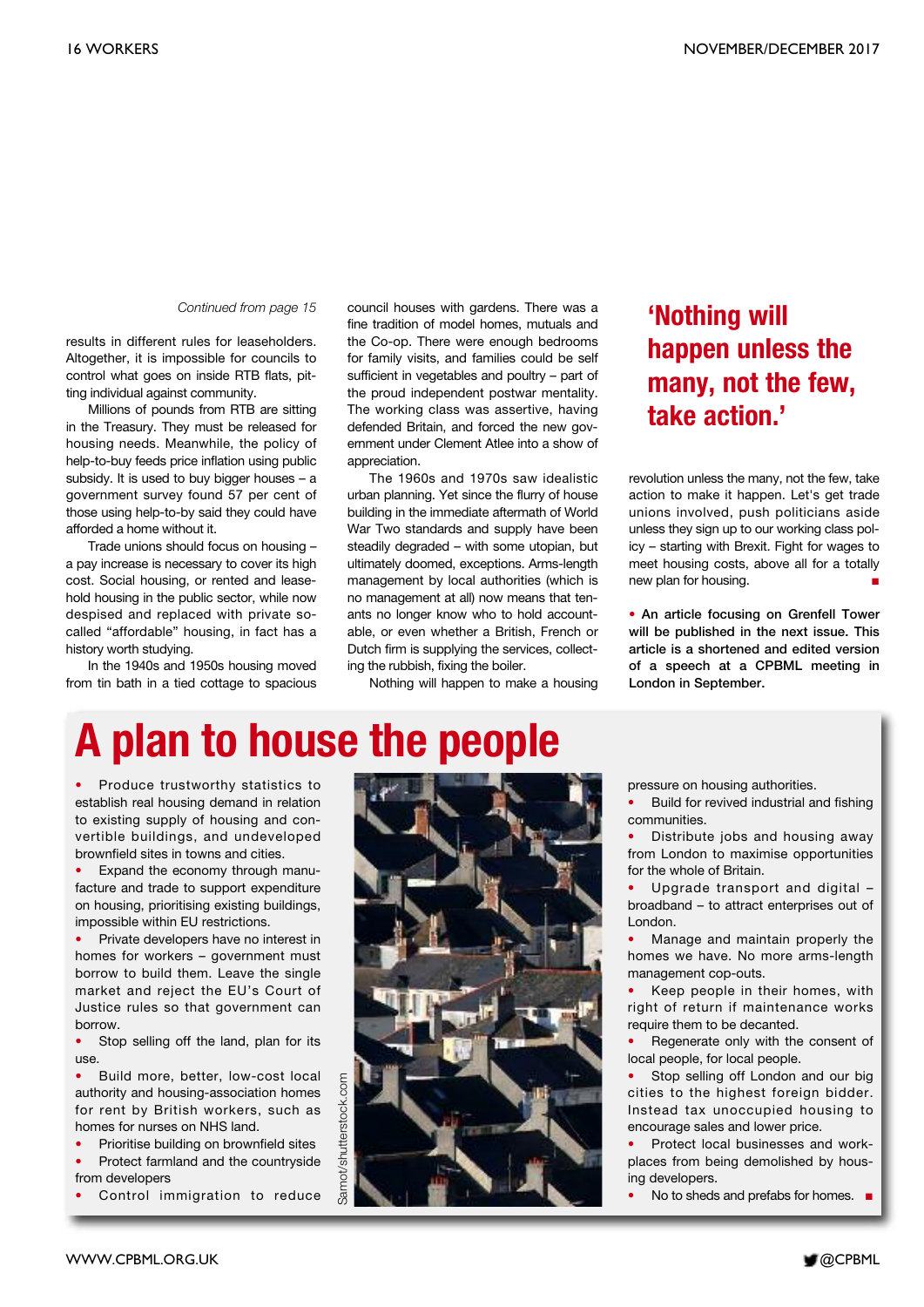# **Like health care, social care is a vital service. Both need to work together…**

# **Care crisis deepens**

BOTH SOCIAL CARE and health care are in trouble in Britain today. Worse, the problems in each service are damaging the other.

There are also significant differences. Social care is fragmented, even more than the NHS after the creation of trusts. And for the most part social care lacks the core of skilled, professional, organised workers that you find in the health services. The instability, shortage of funding and lack of planning for social care all contribute to a sector where wages are low and dubious employment practices are common.

The challenges faced in supporting adults who need care besides medical services have been evident for a long time. Successive governments have failed to find answers. Each "solution" seems to make things worse.

Against this background, economist Andrew Dilnot chaired a commission in 2010 to address the issues associated with care of the elderly. Their report recommended capping the maximum amount individuals contribute for social care over their lifetime. That would eliminate the catastrophic care costs faced by some people. The state would meet all funding over the capped amount. Dilnot said that limiting people's liability in this way would help to develop a market for financial products. People would be able to insure themselves against the cost that they were likely to incur.

The commission recommended that the contribution any individual is required to make should be capped at £35,000, excluding general living costs. The asset threshold above which people in residential homes are liable for the full cost of their care should be increased from the then current level of £23,250 to £100,000. They should, however, make a standard contribution to cover their general living costs of between £7,000 and

### **'This is a political decision to marginalise the elderly.'**



**Each "solution" to social care seems to make things worse**

£10,000 a year. Eligibility criteria for services should be set nationally and needs assessments should be "portable" between local authorities to prevent a post-code lottery.

If the Dilnot Commission's recommendations had been implemented in full at the time, forecasts indicate that no one would have to spend more than 30 per cent of assets to fund their care. Recommended changes to the proposed funding system would have required £1.7 billion in additional public expenditure (0.14 per cent of GDP) for 2010-11 rising to £3.6 billion (0.22 per cent of GDP) by 2025-26 taking account of demographic pressures.

#### **No argument**

There is no conceivable financial argument against these proposals being implemented. This is a political decision to marginalise the elderly and their families at a time in their lives of greatest need. The cost of these recommendations as a whole is modest in comparison, for example, to the cost of bailing out banks after the 2007-08 financial crash.

At the time of writing taxpayers have an accumulated non recurrent exposure of £58 billion in respect of the Royal Bank of Scotland alone. And RBS continues to lose on average around £8 billion a year with no end in sight.

The idea of capping social care charges

was not set aside entirely. The Conservative Party manifesto for the 2015 general election addressed social care on those lines. It said it would cap charges for residential social care from April 2016 – at £72,000 for people above state pension age. It also proposed allowing deferred payment agreements, so no one had to sell their home while still alive.

Individual liabilities were to be limited; giving everyone, in their opinion, the peace of mind that they will receive the care they need, protected from unlimited care costs such as those arising from dementia. Other aspects of the Dilnot recommendations were included. The level of personal assets at which people are eligible for state help with residential care costs, irrespective of the cap, was to rise from £23,250 to £118,000.

These proposals were shelved despite being a manifesto commitment. Council leaders approached the Chancellor and Health Secretary asking them to set aside funds to implement these promised changes. Instead they wanted funds to mitigate a crisis in day-to-day services for elderly and disabled people, a direct result of government cuts to local authorities. They argued that it would be deeply damaging to press ahead with an ambitious reform programme if the foundations of the system being reformed could not be sustained.

*Continued on page 18*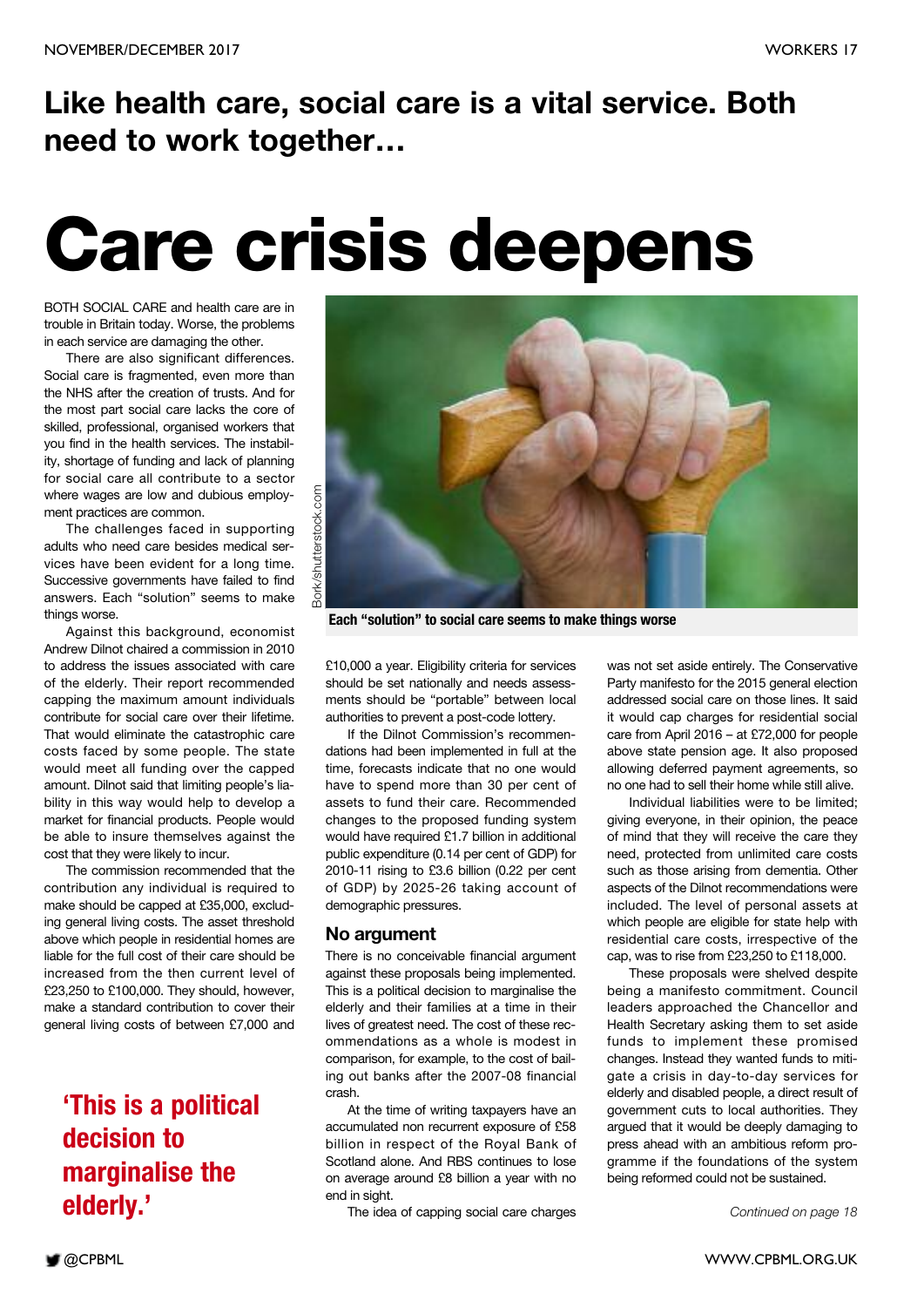

**Protest against cuts to social care, Norfolk, 20 February 2017.**

#### *Continued from page 17*

The social care funding gap in England was £700 million a year by 2015-16. This was projected to rise to £4.3 billion by 2020. Osborne allocated £1.5 billion to councils and announced in his 2015 Autumn Statement that they could also raise an additional 2 per cent in council tax as part of a "social care precept". This was intended to raise £2 billion over several years to support services for the elderly.

#### **No ring-fencing**

The money was not ring-fenced. According to the Institute for Fiscal Studies there is no evidence that the money was used for the intended purpose. No doubt that's because local authorities have a statutory responsibility to balance their books and to cover deficits due to cuts in central allocations. On average the local government grant from the Treasury for 2015-16 was cut by 24 per cent.

This farce only made matters worse. The way of paying for social care was not reformed. The immediate crisis in social care was not fixed. The funding shortfall rose.

This has been repeated again for 2017- 18. An additional £1 billion was allocated in the March 2017 Budget ostensibly to relieve pressures. But the Association of Directors of Social Services have already warned the elderly and disabled to expect cuts to care services and associated rising charges because they are obliged to make savings of £824 million during the course of the year.

The Conservative Party manifesto in 2017 took a new direction. It sought to align the basis for means-testing across both domiciliary and residential care.

This is the first time any government has ever proposed that the value of the home you are living in while being cared for should be taken into account alongside other assets and income. They proposed a single capital floor at £100,000 but with no ceiling on care costs. It was asserted that "this powerful combination maximises protection for pensioner households with modest assets, often

### **'The immediate crisis in social care was not fixed. The funding shortfall rose…'**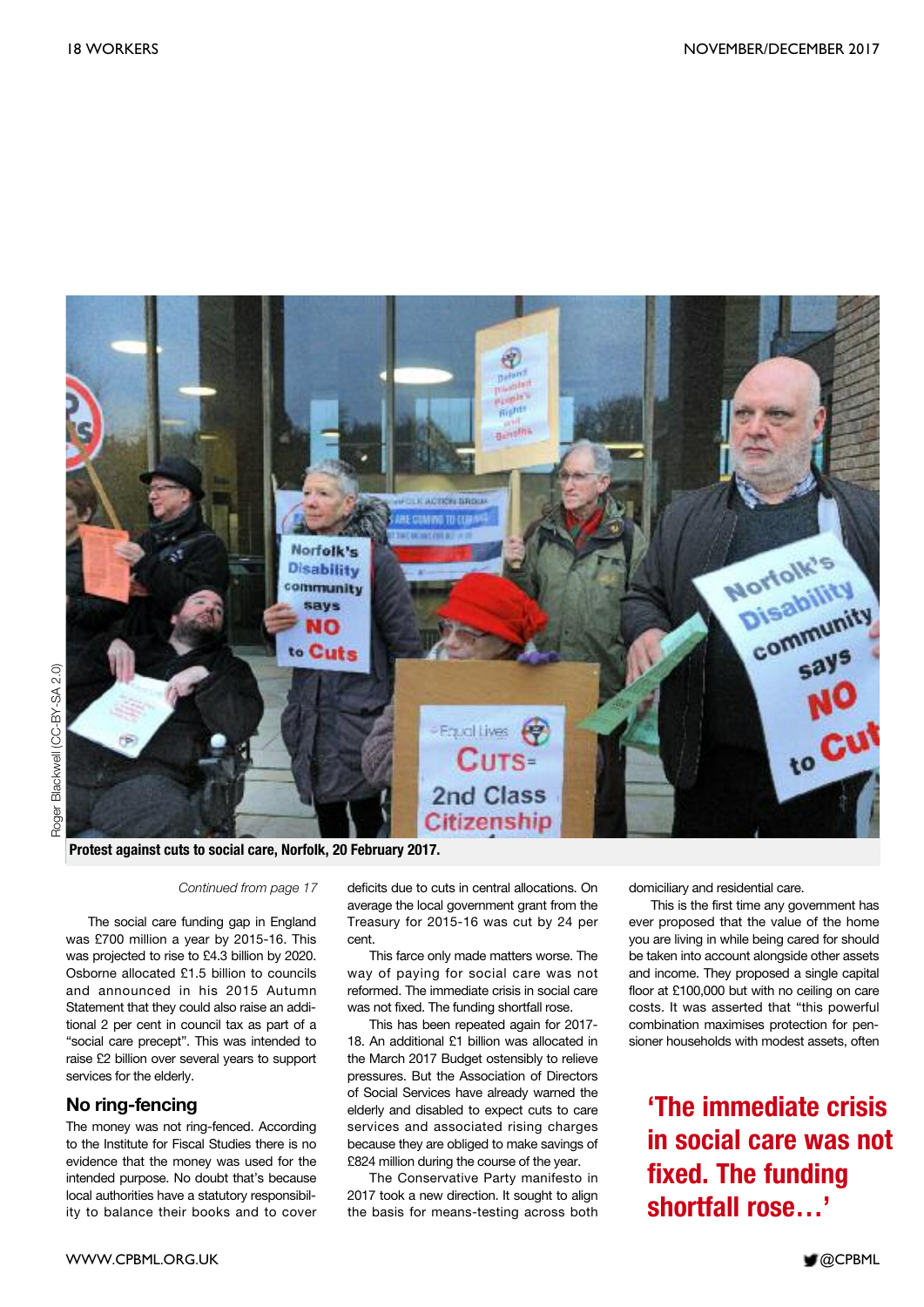invested in the family home, while remaining affordable for taxpayers".

This proposal was said by its advocates to be more equitable, within and across the generations, than the proposals made by Dilnot, which they claimed, mostly benefited a small number of wealthier people. In fact Dilnot protects, to an extent at least, ordinary working people who own their own home from being asset stripped.

This proposal had a decisive influence in the 2017 general election. Unsurprisingly it was withdrawn from the subsequent Queen's Speech to be replaced by a commitment to consult on the way forward. We need to ensure that this consultation begins as a matter of some urgency.

The crisis in social care has not diminished in any way since 2010. Recently the Care Quality Commission reported on the state of health and adult social care in England. It's not an encouraging picture.

More than a third of people aged 85 or over have difficulties in daily living. They are therefore most likely to need health and care services. The number of people aged 85 or is forecast to double within the next 20 years. But even now, their care needs are not being met.

Estimates suggest that 1.2 million people in England do not get the help they need. That's about one in eight of older people and just under a 50 per cent increase since the Dilnot Commission in 2010. It's entirely predictable that such a shortfall will lead to more serious needs for those people. Besides the increased pressure on care services in future, this will increase demand on the NHS in the short term.

#### **Beds**

Care for people leaving hospital is often not available. People remain in hospital unnecessarily, but others need those beds. There has been a sharp increase in discharge delays related to a shortage of adult social care. Between April 2014 and December 2016 days of delayed discharge increased threefold, although there has been a slight improvement since then.

It's not just those waiting for the beds that suffer from keeping people in hospital longer than necessary. Long stays can affect patient mobility, and increase the risk of

infection. All of which will increase demand on health and care services down the line.

Although demand for social care is increasing, supply is falling. There are around 4,000 fewer nursing home beds in March 2017 compared to two years earlier. That's about 2 per cent of the total, but with wide variation across the country. In a few areas the fall is as large 20 per cent.

Care homes are closing too; around two a week currently. Around 12,000 beds were lost in this sector last year. Nearly all are commissioned from the private sector, operating on 14 per cent margins. Every pound the taxpayer puts in buys 86 pence worth of care. And 3,500 elderly patients are needlessly stuck in hospital beds. One in three of them wait for more than a month for discharge at an estimated cost to the NHS around £170 million a year.

#### **Turnover**

Domiciliary care in people's homes is no better. Local authority funding has fallen, with tougher rules about who is eligible. There's a high turnover in the mainly private providers of this care; some have handed contracts back to local authorities.

Vacancy rates are high at around 10 per cent for domiciliary care workers and 7 percent for the whole sector. In part that's a consequence of high turnover – around 28 per cent in 2016-17. All of this leads to low quality and inconsistent care. There is no chance that the notorious 15-minute home visits will go while this situation remains.

### **'Funding has fallen, with tougher rules about who is eligible.'**

It's not a trivial or isolated problem to change this. The sector has the capacity to provide care for over 450,000 in residential care homes, nursing homes and other facilities in around 16,000 locations. Personal care provides for a further half a million people, mostly domiciliary care in their homes. The sector employs an estimated 1.4 million workers and contributes £42 billion to GDP.

The public sector budget for social care is about £19.7 billion. Age UK estimates the shortfall in current unmet needs is around £4.8 billion a year. Around £2 billion has been allocated from the Better Care Fund, but this money has not, for the most part, resulted in more resources.

Yet change we must. The NHS was founded on the principles that fear of being unable to afford treatment is abhorrent and that the cost of ill-health should be spread across the community. Although under attack, that still holds good and should do so for social care too, as it is intertwined with good health care. The ideas set out by Dilnot would make a good start. **■**

# **eet the Party**

**The Communist Party of Britain Marxist-Leninist's series of London public meetings in Conway Hall, Red Lion Square, WC1R 4RL, continues on Thursday 16 November at 6.30 pm with the title "100 Years after the Bolshevik Revolution" (see notice, page 22). A further meeting will take place in February, title and details to be announced.**

**M those who want to take the discussion further. If you are As well as our regular public meetings we hold informal discussions with interested workers and study sessions for interested we want to hear from you. Call us on 020 8801 9543 or send an email to info@cpbml.org.uk M**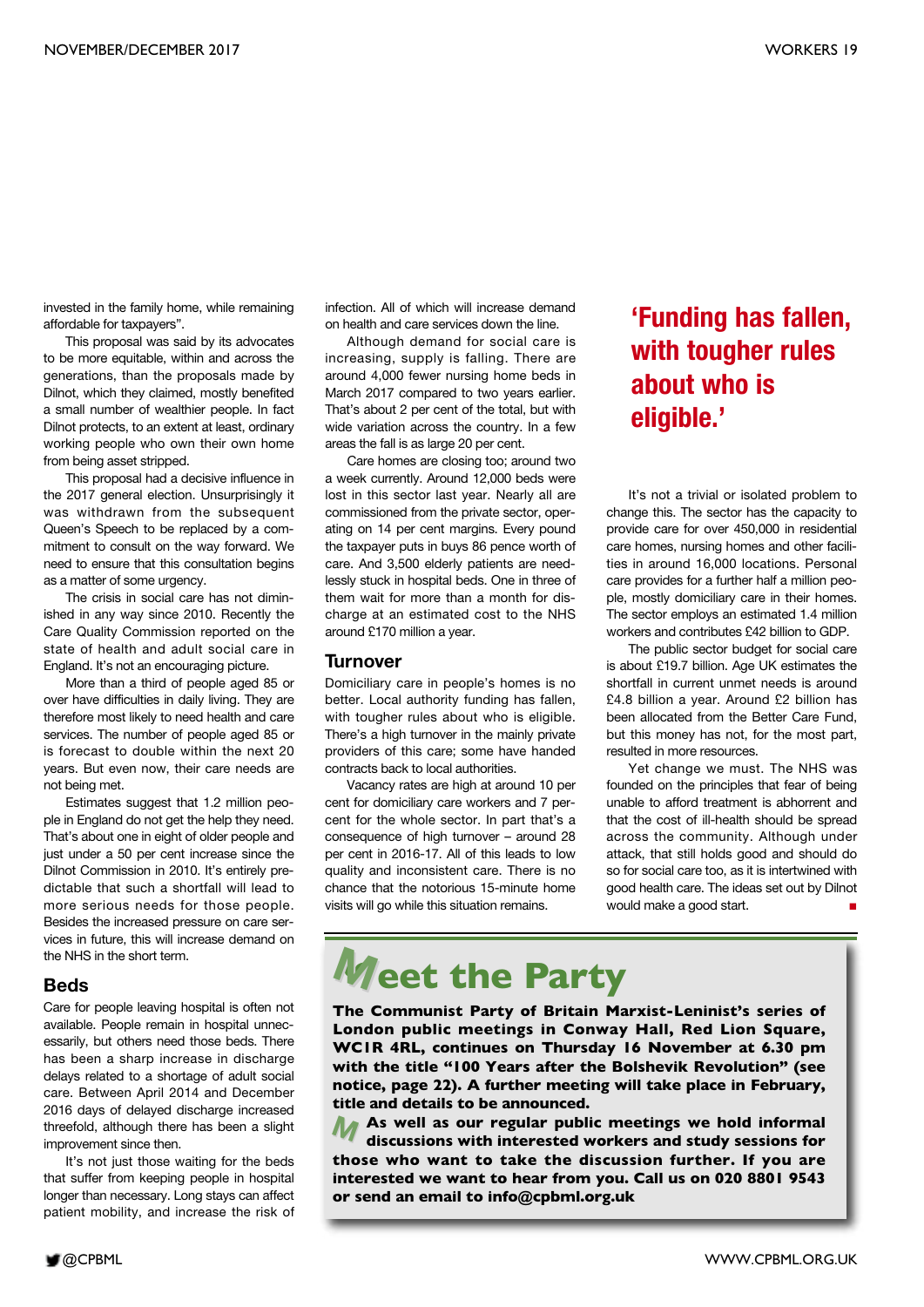# **There's only one way to avoid financial crashes: break the power of finance capitalism…**

# **How crashes happen**

*Can we avoid another financial crisis?* **by Steve Keen, paperback, 140 pages, ISBN 978-1509513734, Polity Press, 2017, £9.99 or less, hardback and Kindle editions available.**

THIS BOOK warns us that another financial crisis lies ahead. Steve Keen, Professor of Economics at Kingston University, shows that the causes of the 2008 crash are still operating.

Keen reminds us that mainstream economists have been no use in the past. Nobel Prize winner Robert Lucas said in 2003 that the "central problem of depression prevention has been solved". There are many other examples, notably the OECD forecast that 2008 would be a bumper year.

Why did economists fail to see the biggest economic event since the Great Depression? Keen argues this was because they ignore the distribution of income.

Economists typically say doubling all prices and all incomes won't change the amount of goods and services in the economy. But it does affect the interest rate: debtors are worse off as the cost of borrowing rises. Creditors are better off as their income goes up. This shift in income distribution changes demand and hence output.

#### **Flaw**

Economists tell governments that rising private debt is no problem – a bigger finance sector is good for us all. Keen, by contrast, argues that the financial sector is capitalism's flaw. He examines capitalism's cycles of growth and crisis to show why that is.

When there is economic growth through high investment, employment rises as does the demand for raw materials. This drives up wages and the price of raw materials. Company debt also rises to finance investment in excess of earnings; the cost of servicing that debt increases. The result: more

### **"…the suicidal policies of the Eurozone.'**



money to bankers and workers' share of GDP falls. In that way debt leads to greater inequality.

These higher wages, prices and interest costs slash the profits capitalists expected. Investment falls and growth falters. Then falling interest rates and falling wages cannot offset the impact of debt servicing on profits. Profits do not recover; investment ends, depression follows and governments impose austerity – poverty. The EU is as bad as national governments: Keen writes of "the suicidal policies of the eurozone" and of "the Maastricht Treaty-inspired strangulation of Southern Europe today".

Every economic crisis since 1857 has seen private debt of 150 per cent or more of GDP. In many key countries private debt is now dangerously high. In 2015 private debt was 189 per cent of GDP in the USA and 134 per cent in Britain. The figure was 60 per cent of GDP for Britain in the late 1970s.

Japan's private debt in 2015 was 182 per cent of GDP. Their economic bubble burst in 1990, to be followed by years of stagnation.

In contrast China's economy has seemed to thrive. But its credit-driven boost

has now dropped off and growth has slowed. Private debt in China rose from 120 per cent of GDP in 2008 to 153 per cent in 2015.

Keen argues that we must reduce the level of debt: "If neither market nor indirect government action is likely to reduce private debt sufficiently, the only options are a direct reduction of private debt, or an increase in the money supply that indirectly reduces the debt burden." He says that governments must write off private debt, as the USA wrote off Germany's debt in the 1950s.

#### **Finance fears**

So why isn't this being done? Simply because writing off private debt would hurt the big banks that are owed the money. The City of London and Wall Street would lose out. Finance is far more powerful than it was in the 1950s, and finance does not want debt written off.

But if private debt is not reduced, there will be another financial crisis, possibly worse than the last one. To avoid that we must override finance's veto, breaking finance's overweening power. And only a revolution has the power to do this. **■**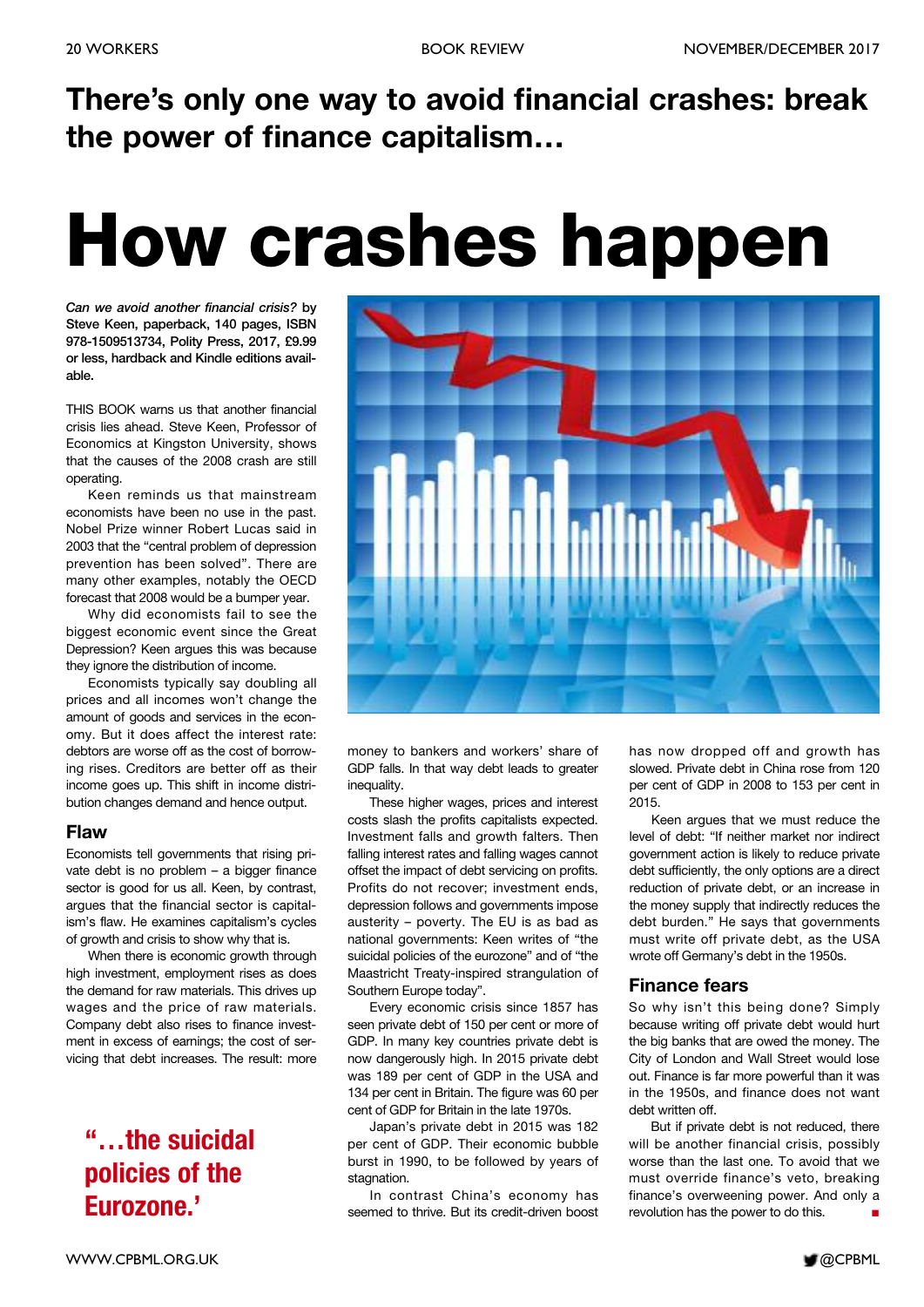# **The Russian October Revolution overthrew the rule of exploiters for the first time in history…**

# **1917: a world shaking**

THE OCTOBER Revolution in Russia was a shattering event, splintering the façade of bourgeois solidity. The capitalist rulers of the major powers had unleashed the First World War, confident that workers everywhere would tamely go down in mutual slaughter. But in 1917 the working people of Russia set out on a new path, responding to the untiring efforts of Lenin and the Bolshevik Party.

In February 1917 workers and peasants in uniform took over Petrograd, then Russia's capital, refusing to continue the Tsar's war. Russia was hit by widespread commotion and uprising.

This February revolution succeeded: the Tsar abdicated and his government fell. Workers and soldiers' soviets were formed and representatives elected. The new government of the bourgeoisie, the Provisional Committee of the State Duma led by Alexander Kerensky, seemed to hold power. But the soviets had the armed force of the soldiers and sailors and the support of the mass of working people.

A dual power emerged, rare in history. As Lenin put it, "Side by side with the provisional government, the government of the bourgeoisie, there has developed another government, weak and embryonic as yet, but undoubtedly an actually existing and growing government – the Soviet of Workers' and Soldiers' Deputies."

But the soviets did not press their advantage during February and March. In effect they voluntarily ceded the power already won to the bourgeois government. The Russian people were left to stew in ever worsening conditions. There was no agrarian reform. Hunger and privation stalked the country; profiteering continued. And still the government tried to prosecute the war.

**'They were not prepared to stop at the victory of a bourgeois revolution.'**



**October 1917: Red Guards on patrol near the Smolny, the Bolshevik HQ in Petrograd.**

The Bolsheviks were not prepared to stop at the victory of a bourgeois revolution, because it solved none of the major problems facing the people. But they did not yet know if Russian workers would see things the same way.

On his return to Russia from exile, Lenin drafted his *April Theses* to point a way forward. He said the war remained an imperialist war; it must be ended by the overthrow of capital. The first stage of the revolution put power in the hands of the bourgeoisie. It must advance to the second stage: power in the control of workers and poor peasants.

Lenin said no support should be given to the Provisional Government. The Bolshevik Party should explain to workers the error in tactics of supporting the bourgeois government. A bourgeois parliamentary republic will not suffice, only a Soviet government of Workers' and Peasants' Deputies would fulfil their needs.

The Bolshevik Party held its first legal open party conference within Russia. It approved the April Theses and Lenin's call for a period of "prolonged, patient explanation" to win over workers' minds. It recognised that the only way to end the war was to drop revolutionary "defencism" – and not accept rule by the bourgeois government.

The October Revolution produced two of the best calls to action ever: "Peace, Bread

and Land" and "All Power to the Soviets", appealing to millions desperate for real power to resolve their problems.

Workers and peasants had no interest in the world war being waged for rulers' interests. The only way to address escalating social problems was to create a government of deputies from workers' and peasants' soviets to enact radical measures serving their interests.

#### **Power**

The period of "patient explanation" spanned the next six months. "All Power to the Soviets" became the prevailing slogan of the Bolsheviks. The aim was to destroy the apparatus of the bourgeois state, not to tolerate it. For this to happen, people's thinking had to change on key matters. Otherwise the crucial moment would be missed.

Events swung backwards and forwards over these months. The government hurled tens of thousands more to their deaths fighting the war. Proletarian militias organised as factory squads were developed and armed, particularly in Moscow and Petrograd. In July a huge demonstration in Petrograd calling for a transfer of power to the soviets was answered by force.

Lenin went into exile to avoid arrest. He

*Continued on page 22*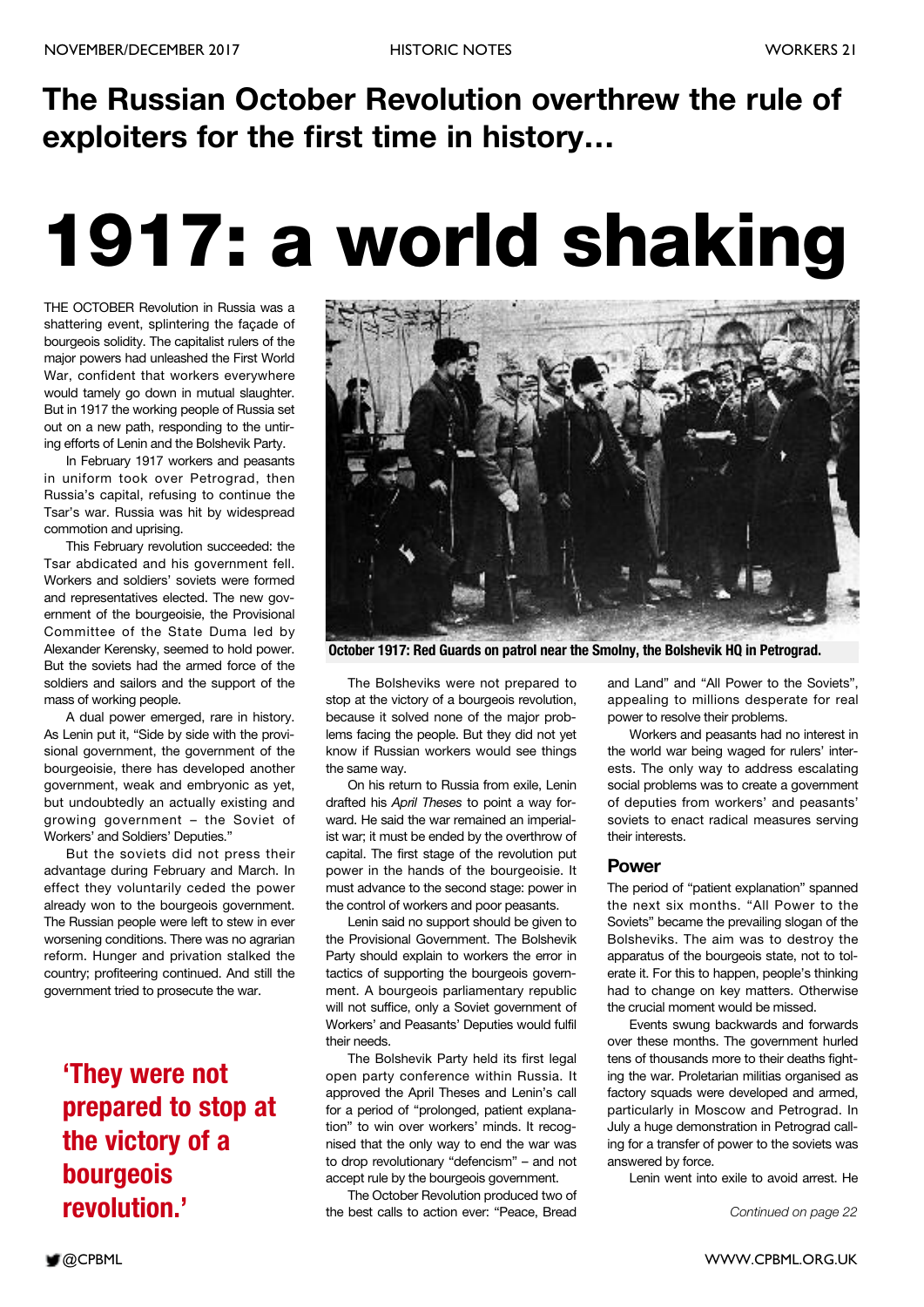#### *Continued from page 21*

spent much of August and September producing his book, *State and Revolution*. This deals with questions of state power, including the achievements and mistakes of the Paris Commune (1870-71).

Gradually, the mood in Russia changed over the summer months as the war continued needlessly and economic disruption spread. Voices were increasingly heard raising the question of control over industry. Which class should be in charge? In agriculture, calls grew for the confiscation of land, livestock and implements.

In August a Bolshevik Party Congress called for preparations to be made for the transfer of power to the working class and peasantry. But at the end of August General Kornilov organised elements to prepare a military dictatorship. This was only thwarted by successful revolutionary propaganda among his troops and by the wrecking activities of militant railway workers.

During August and September the capitalist owners of industry attempted to undermine the growing strength of their workers by shutting parts of industry and engaging in speculation that led to financial collapse and currency depreciation. Workers were paid wages in "falling roubles" – money that simply melted away in their hands. The government used armed force against peasants and backed the big landlords.

In response Lenin and the Bolsheviks proposed an economic programme stating that advance in Russia was impossible without advancing towards socialism. The economic situation could only improve after a revolution. The rule of the proletariat organised in soviets had to replace the supremacy of the bourgeoisie. Production and distribution must be systematically regulated with the nationalisation and centralisation of banking and large enterprises.

In September and October there was a huge upswing in revolutionary strike action across the country. This began and was strongest in factories with Bolshevik leadership. Demands arose for the transfer of power to the soviets. The Bolsheviks were the leading force in most of the workers' soviets. Morale in the army was disintegrating; Bolshevik ideas were coming to the fore in both army and navy.

#### **Uprising**

On 10 October 1917 (Old Style, see note), the Bolsheviks' Central Committee agreed that "an armed uprising is inevitable, and that the time for it is fully ripe". At this vital moment, Lenin made sure that everyone remembered the crucial lessons of the Paris Commune and Irish Easter Rising. Strategic buildings, communications, banks, railways, the fleet and so on all needed to be secured for the people by armed detachments of workers.

The revolt in Petrograd was bloodless for the most part. Red Guards, revolutionary workers, soldiers and sailors led by Bolsheviks took over major government facilities with little opposition. They launched a successful assault on the Winter Palace,



**June 1917: Bolshevik soldiers in Petrograd demonstrate against the Kerensky government's continuation of the war.**

seat of the Provisional Government, on the night of 25/26 October.

The revolutionary insurrection was timed to hand state power to the Second All-Russian Congress of Soviets of Workers' and Soldiers' Deputies, which began on 25 October. The congress consisted of 650 elected delegates; 390 were Bolshevik. Nearly a hundred were Left Socialist-Revolutionaries, who also supported the overthrow of the Kerensky Government.

When the fall of the Winter Palace was



### **CPBML/Workers Public Meeting, London Thursday 16 November, 6.30 pm "100 years after the Bolshevik Revolution" Brockway Room, Conway Hall, 25 Red Lion Square, London WC1R 4RL**

In 1917 the workers and peasants of Russia changed the course of history. A century on, the ideas and thought that it inspired are still changing the world. Come and discuss. All welcome.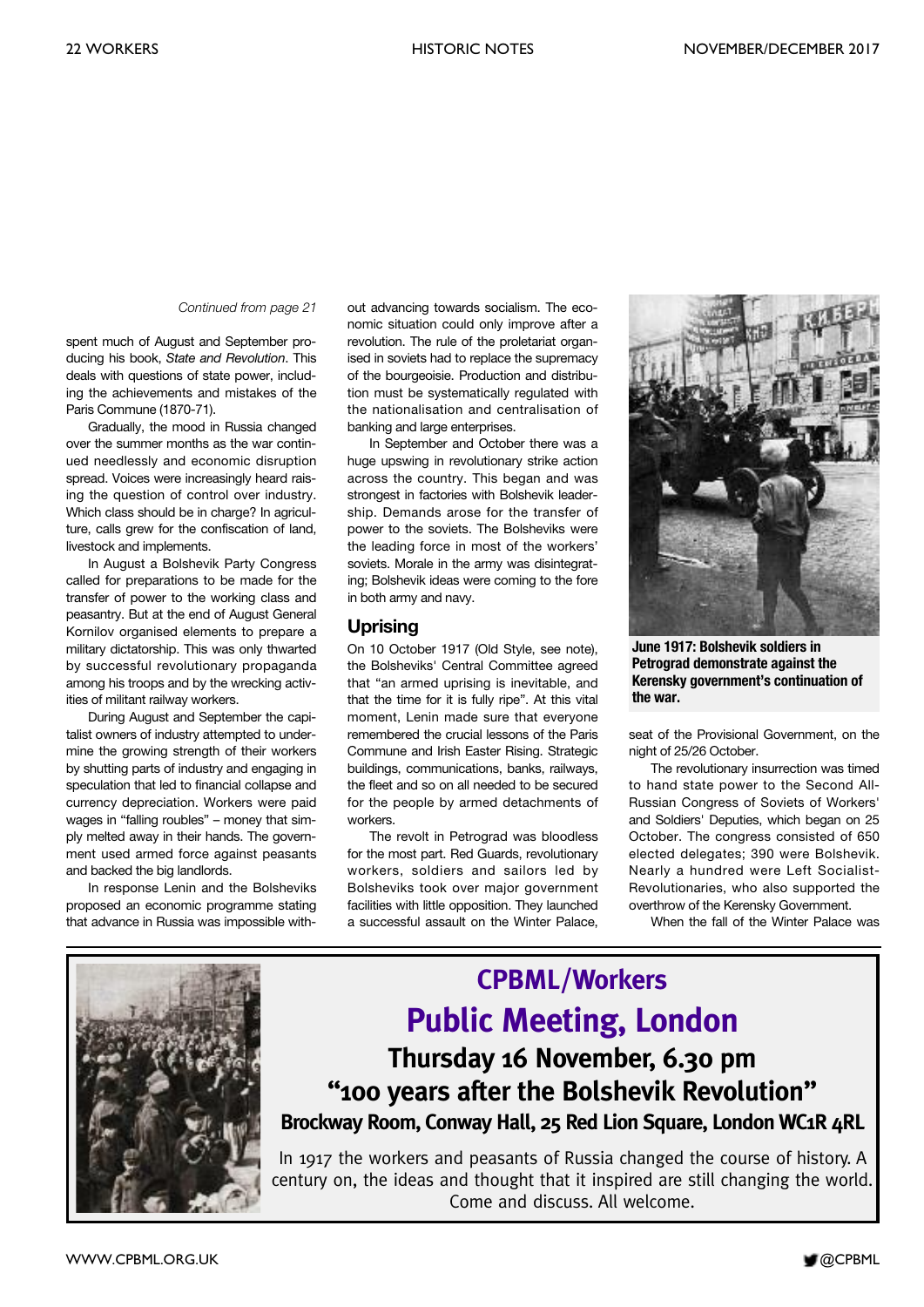### **'Imperialism was unable to inflict defeat on the fledgling state.'**

announced, the congress adopted a decree transferring power to the soviets, ratifying the actions of the revolution. The following day, it elected a Council of People's Commissars as the basis of a new soviet government and passed the decrees on peace and land. Banks were nationalised and control of the factories was given to the soviets. Wages were fixed at higher rates than during the war and a shorter, eighthour, working day was introduced. All foreign debts were repudiated and the land and assets of the Russian Orthodox Church were expropriated.

The October Revolution transformed the Russian state from bourgeois parliamentarian to socialist. It stands out because of the leading role played by the Russian working class in the seizure of power, its consolidation and defence. Though large parts of tsarist Russia were feudal and peasant based, there were substantial concentrations of powerful industry with a politicised working class.

Brushing aside the Provisional Government was a popular move and the only course of action able to address their needs and survival. For the first time ever a working class had forced the withdrawal of its country from an ongoing war

A coalition of anti-Bolshevik, anti-revolutionary groups including invading armies from the western Allies attempted to unseat the new government in the Russian Civil War from 1918 to 1922; they failed. Imperialism was unable to inflict defeat on the fledgling state: the Soviet Union repelled its external enemies.

**• Note:** dates used throughout are the Julian calendar (Old Style), at the time 13 days behind the Gregorian calendar adopted in Britain in 1752 and by the Soviet Union in February 1918.

#### **Worried about the future of Britain? Join the CPBML.**

# Worried about the future of Britain? Join the CPBML. *WITHOUT INDEPENDENCE*

**The Communist Party of Britain Marxist-Leninist held its 17th Congress in 2015. The published Congress documents are available at www.cpbml.org.uk. At that time the need to leave the EU was urgent, and on 23 June 2016 the working class of Britain took the vital step to eject the EU from Britain and entered a new epoch. The tasks identified at the 17th Congress remain as relevant as ever, and the decision to leave the EU makes the question of Britain's independence immediate and practical. The tasks facing the working class and Party are:**

**Develop a working class industrial strategy** for the building of an independent industrial manufacturing base for Britain, including the development of our energy industry. Our capacity to produce is the basis for providing the public services the working class needs.

**Rebuild Britain's trade unions** to embrace all industries and workplaces. The trade unions must become a true class force not an appendage to the Labour Party or business trade unionism. Reassert the need to fight for pay.

**Preserve national class unity** in the face of the European Union and internal separatists working on their behalf. Assert workers' nationalism to ensure workers' control and unity. Resist the free flow of capital and the free movement of labour.

**Oppose the EU and NATO (USA) militarisation** of Britain and Europe and the drive towards war on a global scale. Identify and promote all forces and countries for peace against the USA drive for world domination by economic aggression, war and intervention. Promote mutual respect and economic ties between sovereign nations on the principles of non-interference and independence.

**Disseminate Marxist theory and practice** within the working class and wider labour movement. There is no advance to socialism without Marxism. Develop again our heritage of thinking to advance our work in and outside the workplace.

**Re-assert that there are only two classes in Britain** – those who exploit the labour of others (the capitalist class) and those who are exploited (the working class). Recruit to and build the party of the working class, the Communist Party of Britain Marxist Leninist.

#### **Interested in these ideas?**

• Go along to meetings in your part of the country, or join in study to help push forward the thinking of our class. Get in touch to find out how to take part.

• Subscribe to *Workers*, our bimonthly magazine, either online at cpbml.org.uk or by sending £12 for a year's issues (cheques payable to Workers.) to the address below. UK only. Email for overseas rates.

• Sign up for our free email newsletter – see the form at www.cpbml.org.uk

#### **CPBML**

78 Seymour Avenue, London N17 9EB

**email** info@cpbml.org.uk **twitter** @cpbml **www.cpbml.org.uk phone** 020 8801 9543